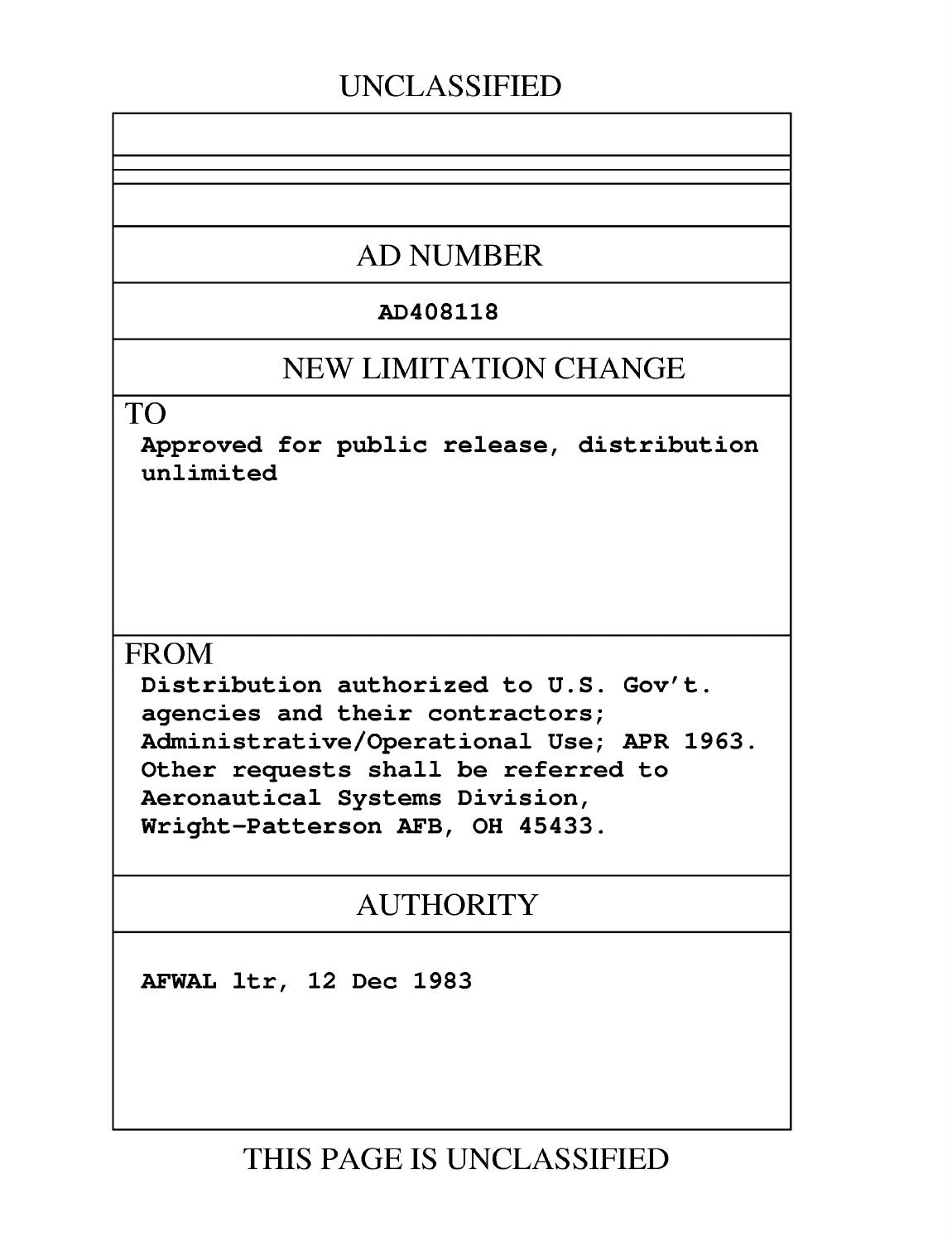# **UNCLASSIFIED AD 408"118**

**DEFENSE DOCUMENTATION CENTER**

FOB

**SCIENTIFIC AND TECHNICAL** INFORMATION

CAMERON STATION, ALEXANDRIA, VIRGINIA



UNCLASSIFIED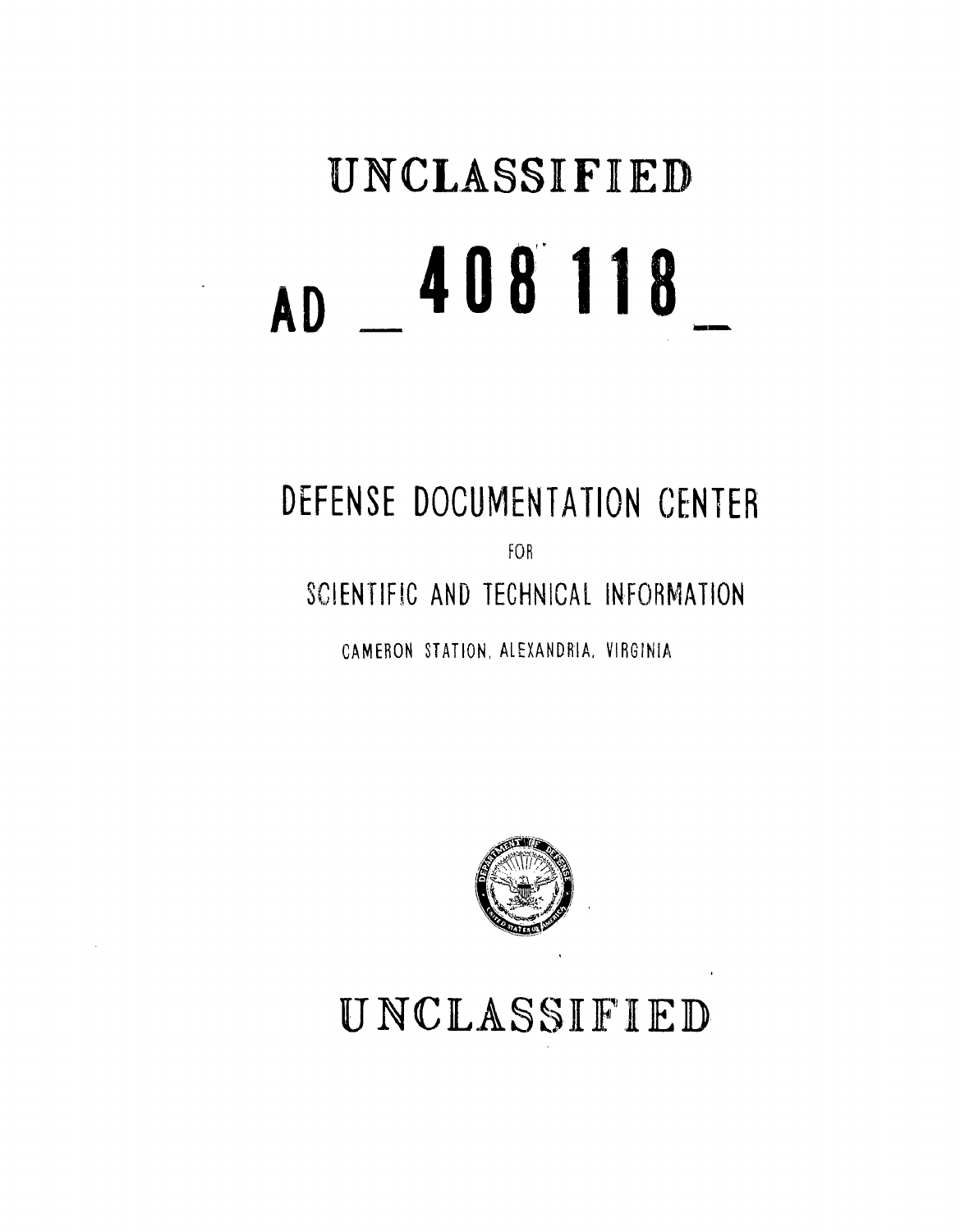NOTICE: When government or other drawings, specifications or other data are used for any purpose other than in connection with a definitely related government procurement operation, the U. S. Government thereby incurs no responsibility, nor any obligation whatsoever; and the fact that the Government may have formnlated, furnished, or in any way supplied the said drawings, specifications, or other data is not to be regarded by implication or otherwise as in any manner licensing the holder or any other person or corporation, or conveying any rights or permission to manufacture, use or sell any patented invention that may in any way be related thereto.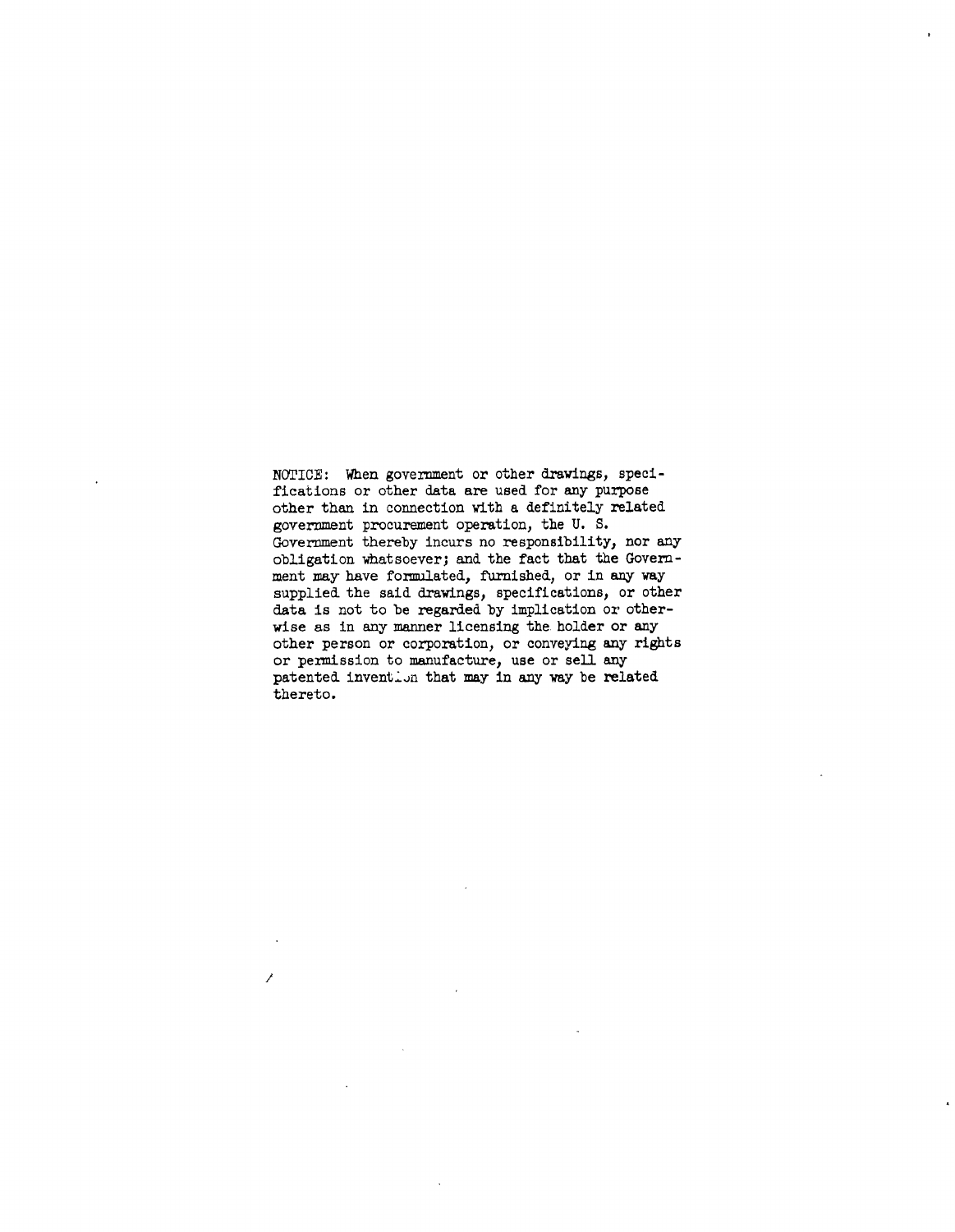## NOTICES

When Government drawings, specifications, or other data are used for any purpose other than in connection with a definitely related Government procurement operation, the United States Government thereby incurs no responsibility nor any obligation whatsoever; and the fact that the Government may have formulated, furnished, or in any way suppliedthe said drawings, specifications, or other data, is not to be regarded by implication or otherwise as in any manner licensing the holder or any other person or corporation, or conveying any rights or permission to manufacture, use, or sell any patented invention that may in any way be related thereto.

ASTIA release to OTS not authorized.

Qualified requesters may obtain copies of this report from the Armed Services Technical Information Agency, (ASTIA), Arlington Hall Station, Arlington 12, Virginia.

Copies of this report should not be returned to the Aeronautical Systems Division unless return is required by security considerations, contractual obligations, or notice on a specific document.

 $\overline{1}$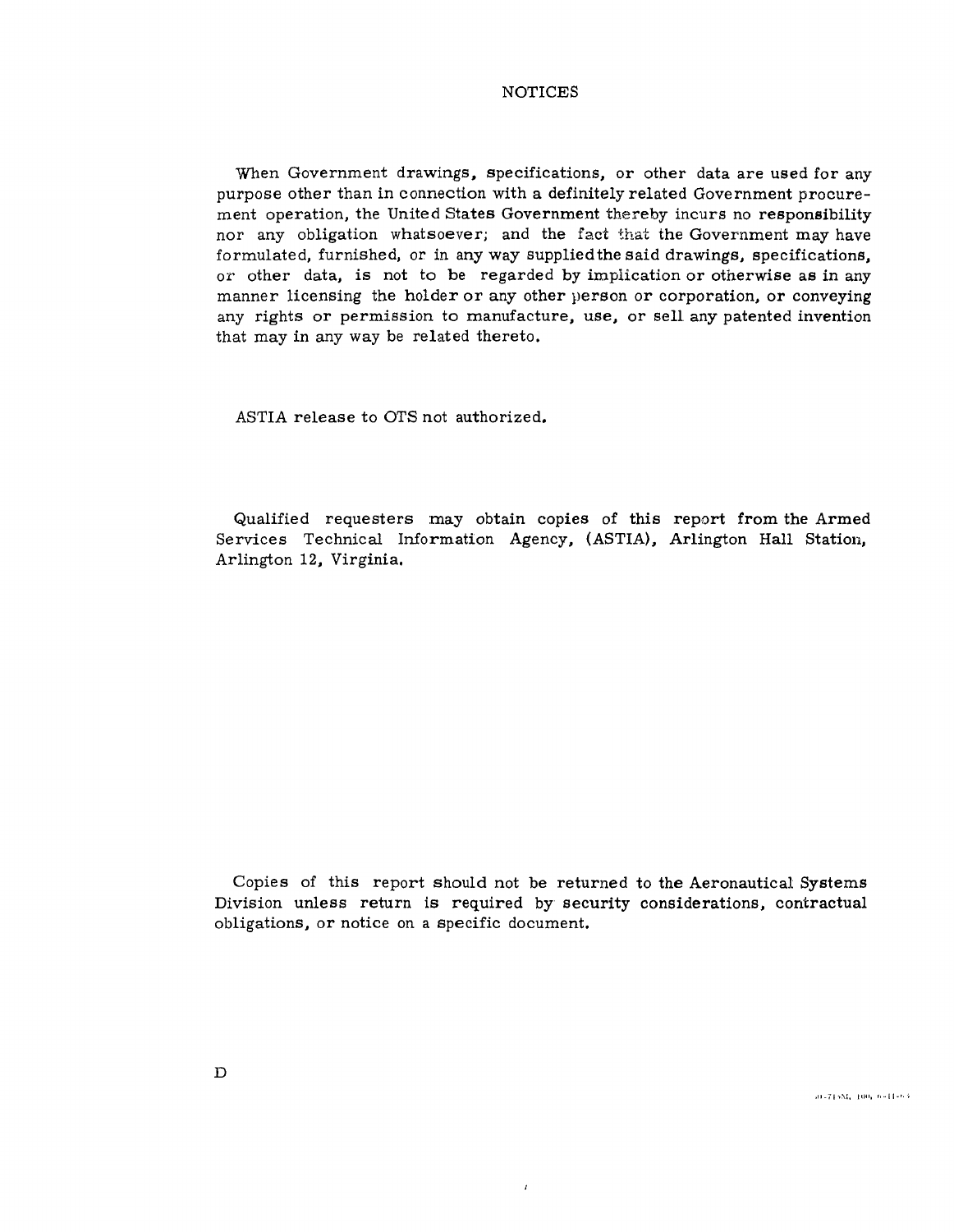## FOREWORD

This report was prepared by the Propulsion Physics Section, Electric and Advanced Propulsion Branch, Propulsion Laboratory, Directorate of Aeromechanics, Deputy for Technology, Aeronautical Systems Division, Wright-Patterson Air Force Base, Ohio. The work presented in this report was documented under AFSC Project 5350, "Advanced Concepts for Propulsion," with R. F. Cooper as project engineer for the Laboratory. The studies began in April 1961 and were concluded in June 1962.

The application of controlled thermonuclear reactions for the propulsion of a space vehicle has been subjected to an intensive in-house investigation under AFSC Project 5350. Three technical reports are to be published, which will summarize the results of these efforts. This is the first of the series and deals with the conceptual feasibility of the application. The second, in providing preliminary development of design philosophy, will give a detailed analysis of the physics and engineering problems that will be encountered in designing a controlled fusion thrustor for space application. That report, to be titled "An Analysis of Controlled Fusion for Space Propulsion Systems," has not yet been assigned a number. The third report discusses the mission capabilities of a typical controlled fusion propulsion device. It is being published as ASD Technical Document Report 62-696, "Mission Analysis for a Controlled Fusion Propulsion System."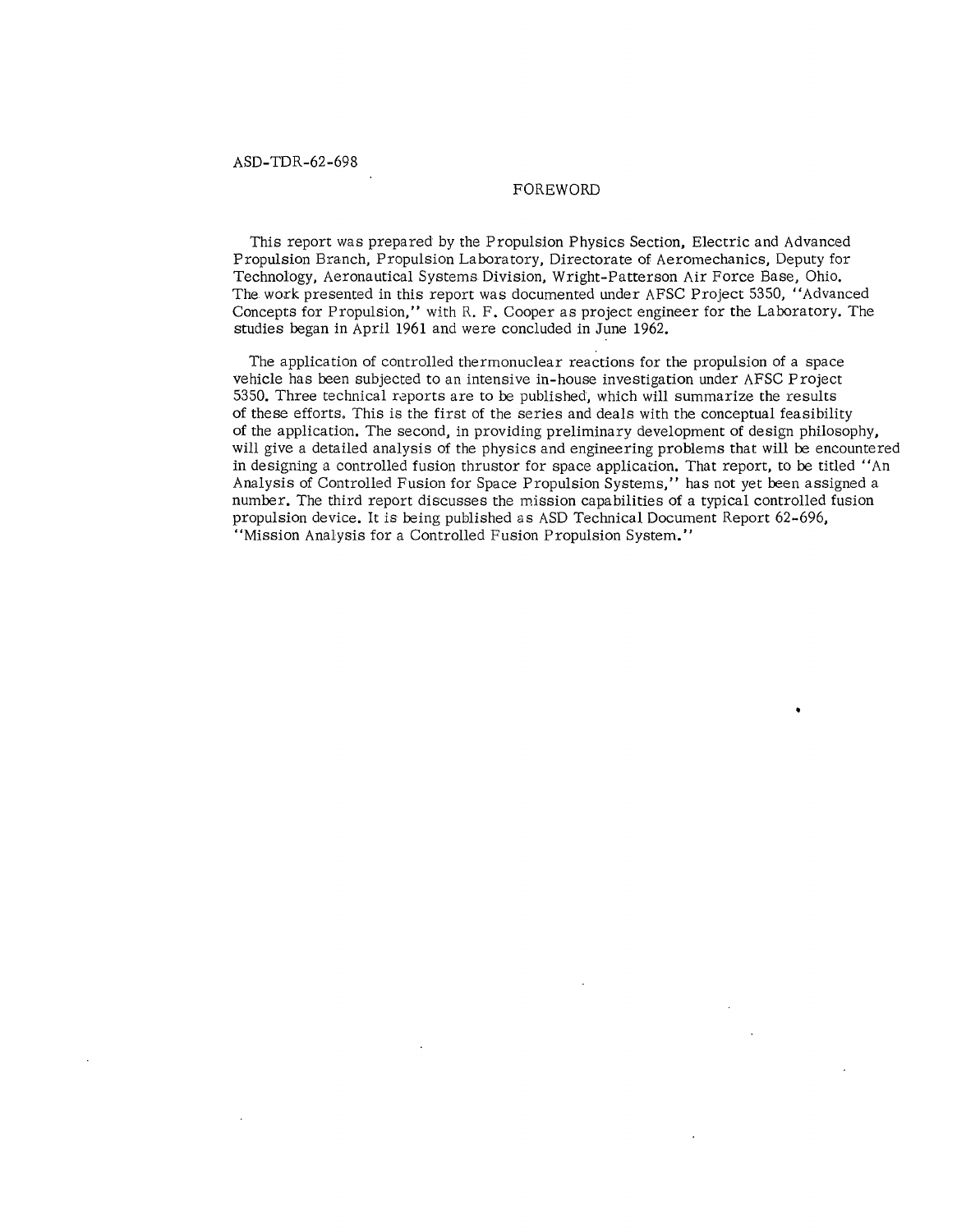## ABSTRACT

Since controlled fusion will probably be achieved in the near future, the feasibility of applying it to the propulsion of space vehicles was studied. Some qualitative arguments are given to support the technical feasibility of this application. Problem areas that require solution prior to the establishment of design philosophy are also discussed. Because of the potential of a fusion-propelled space vehicle for the accomplishment of very high energy missions, a preliminary research program for investigating the feasibility of fusion energy for propulsion is deemed justified.

## PUBLICATION REVIEW

iii

This technical documentary report has been reviewed and approved.

FOR THE COMMANDER:

ROBERT E. SUPP  $\mathsf{U}$ 

Chief, Electric and Advanced Propulsion Branch Propulsion Laboratory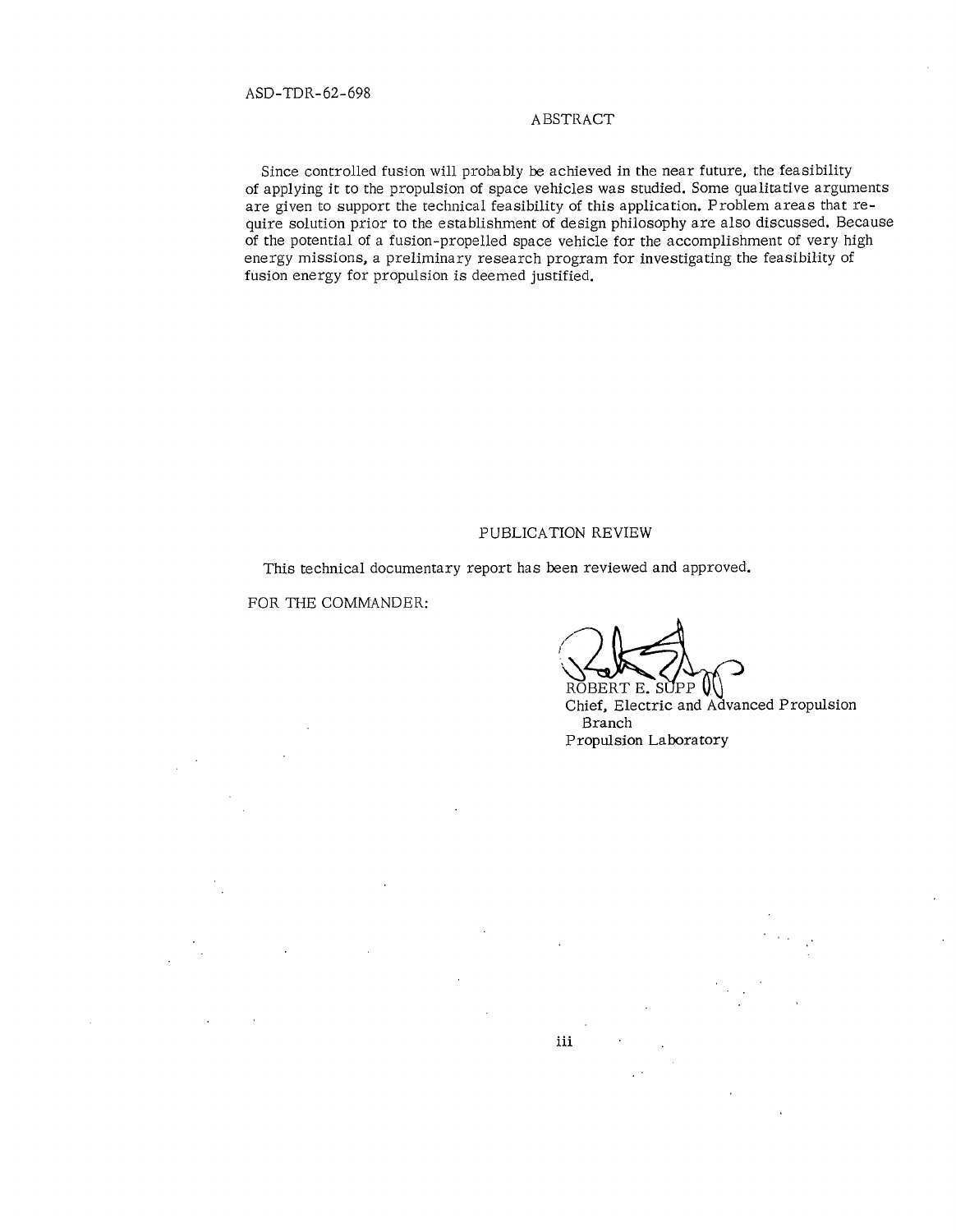$\cdot$ 

Page

# TABLE OF CONTENTS



| Applications of Controlled Thermonuclear Reaction to Space Propulsion<br>3 |  |
|----------------------------------------------------------------------------|--|
| Superconductivity and Its Application to Fusion $\ldots$<br>6              |  |
| Characteristics of a Controlled Fusion Thrustor<br>8                       |  |
| 8                                                                          |  |
| 11                                                                         |  |
| 11                                                                         |  |
| 12                                                                         |  |
| Analysis of Loads and Selection of Materials<br>13                         |  |
| 14                                                                         |  |
| 16                                                                         |  |

iv $\sim$  1.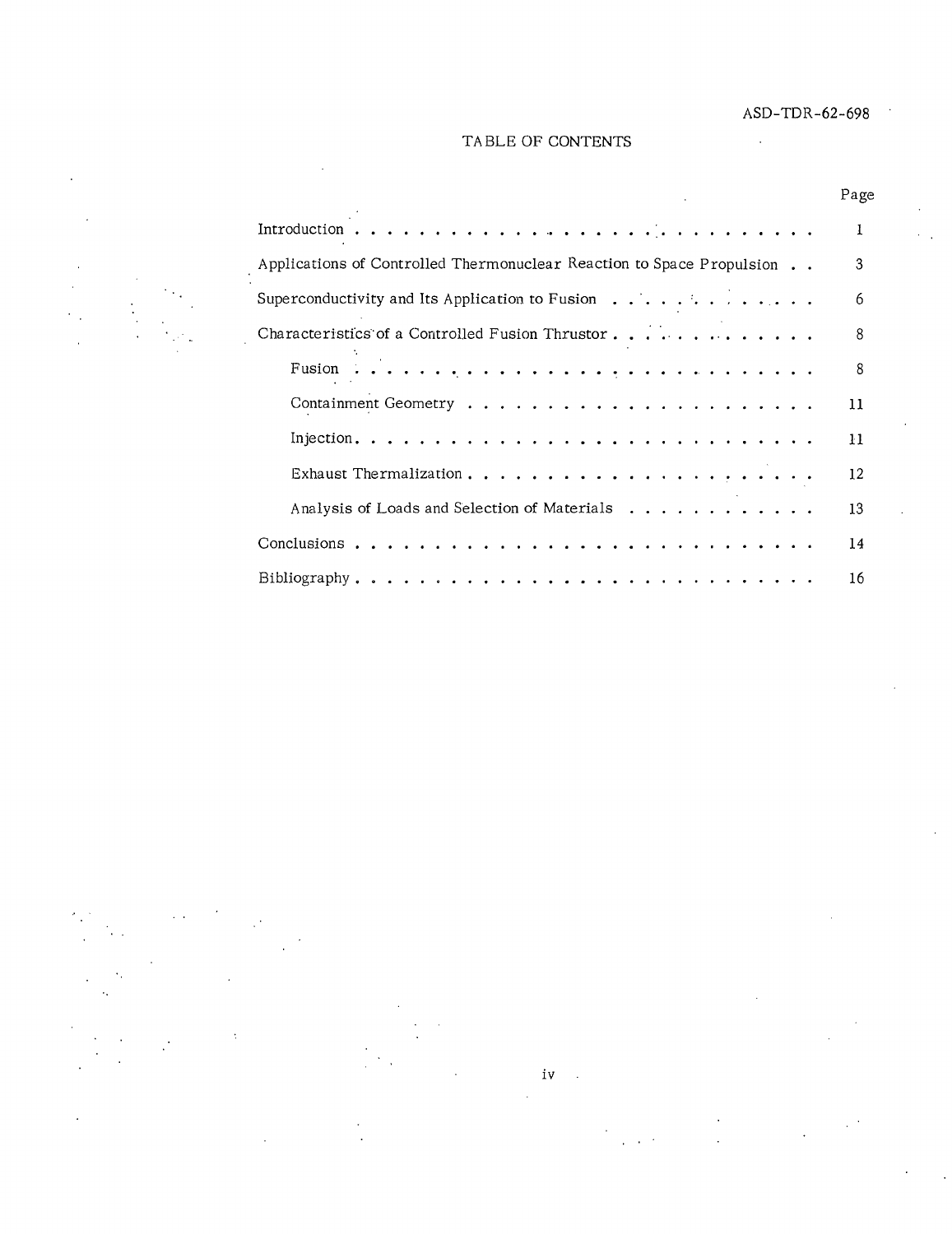# **INTRODUCTION**

A sustained controlled thermonuclear reaction (CTR) has never been achieved on earth. Under Project Sherwood of the Atomic Energy Commission, great effort has been spent on the design and construction of various devices in an attempt to accomplish this task. Project Sherwood's approach to the problem of achieving controlled fusion has been to develop a number of magnetic field geometries that could contain a reacting plasma and suppress instabilities. Three of the most common are the various pinch devices, the Stellarator, and the magnetic mirror. These three approaches are illustrated in Figure 1.



Figure **1.** The Sherwood Approaches

In the pinch device, a plasma, which passes through a conducting tube, interacts with its own magnetic field to give a compression of the plasma toward the center of the tube. In own magnetic field to give a compression of the plasma toward the center of the tube, hi<br>the Stellarator, an external magnetic field provides the containment. In the magnetic bottle or mirror, a non-uniform solenoid provides constant central fields with strong end fields, which cause the plasma particles to be reflected into, and contained within, the central region. The results of some 10 years of concerted efforts under Project Sherwood have been wholly unsuccessful in achieving a net power balance with a fusion reaction. However, previously unknown and even unexpected vistas of knowledge in the area of high-temperature

 $\mathbf{I}$ 

Manuscript released by authors on 7 July 1962 for publication as an ASD Technical Documentary Report.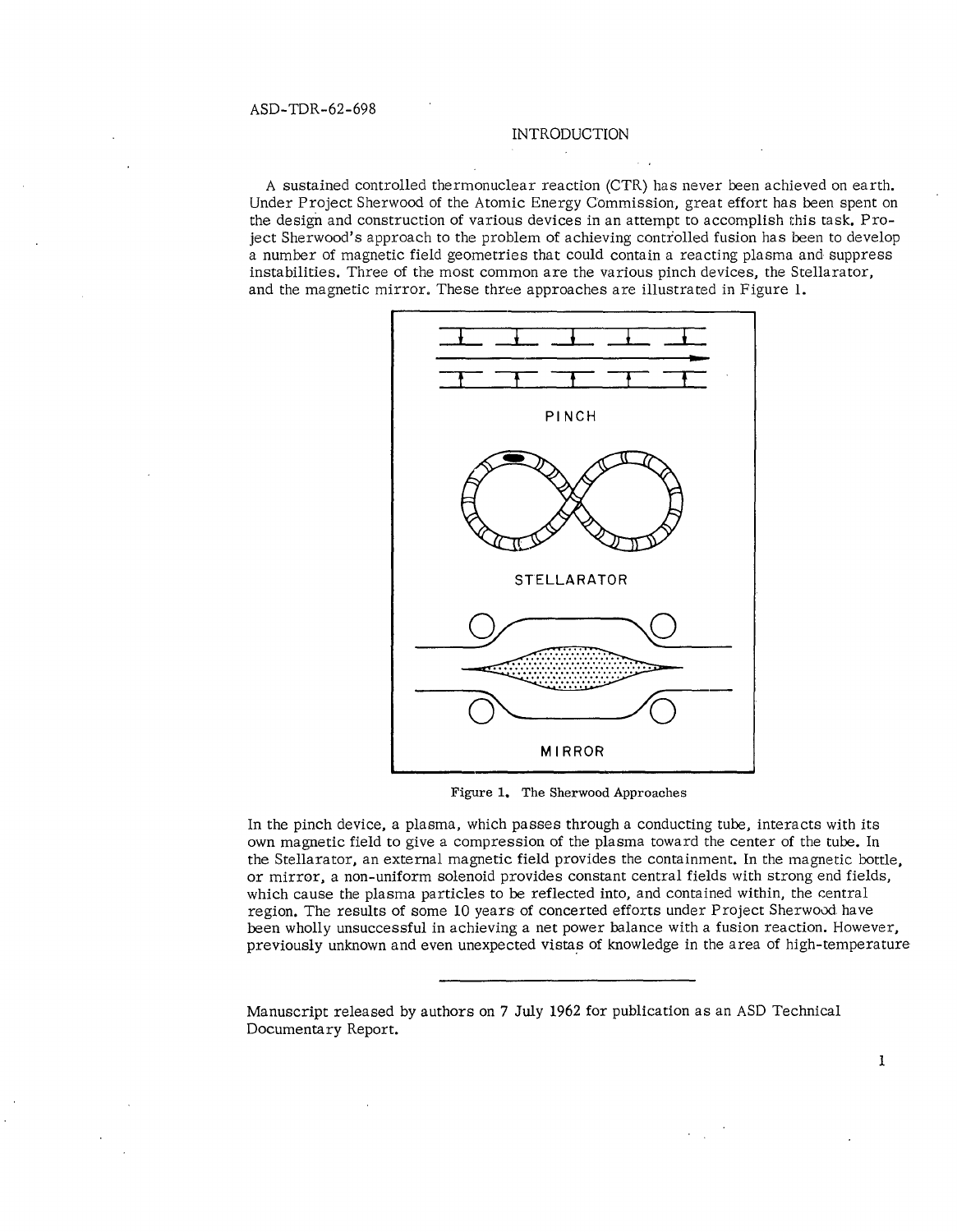plasma physics have been uncovered. It is extremely significant that no valid theoretical argument exists against achieving controlled fusion. The concensus of opinion of the majority of the workers in the field is that the steady advancement of knowledge in the area of plasma physics will, within the near future, allow the demonstration of a net power balance.

Since controlled fusion cannot as yet be used in a practical power-producing device, the question arises as to the advisability of investigating at this time the application of the process to propulsion schemes. Controlled fusion offers the most efficient energy production scheme presently achievable. Annihilation processes, or the total conversion of mass into energy, offer significantly greater energy production, but the use of such schemes in a practical device is at present far beyond the capabilities of modern technology. Perhaps eventually the possibility of tapping these essentially unlimited energy resources will exist. In the meantime, fusion, which appears much more easily attainable, is pursued as the logical intermediate step that follows the harnessing and efficient use of controlled fission (see Table **1).** Because of this, and because of the optimism shown by Project Sherwood workers, investigations of the application of controlled fusion to propulsion are indeed warranted.

#### TABLE 1

Type of Mass-Energy Cycle<br>System Conversion Conversion Chemical  $\vert$  5 x 10<sup>-11</sup>  $\vert$  Direct-turbine, nozzle Fission  $10^{-3}$  Thermal Fusion  $4 \times 10^{-3}$  Direct Photon 1 Direct The conversion of mass to energy is shown with photon processes, the total annihilation of matter, normalized to unity. In chemical processes, mass is not converted to energy; the energy arises from molecular combinations and rearrangements. This energy is expressed per unit weight to provide comparison with the other systems.

Comparison of Mass-Energy Conversion for Various Propulsion Systems

In this study, the problem areas associated with a particular conceptual device are discussed; a majority of the problems, however, are characteristic of the fusion application, rather than of a particular method of effecting this application.

This report presents a qualitative discussion of some factors that will be involved in the application of controlled fusion to a space propulsion system. The primary purpose is to demonstrate that such a device is conceptually feasible within the next decade and to stimulate increased efforts in an area of technology that offers unmatched capability for future space propulsion applications.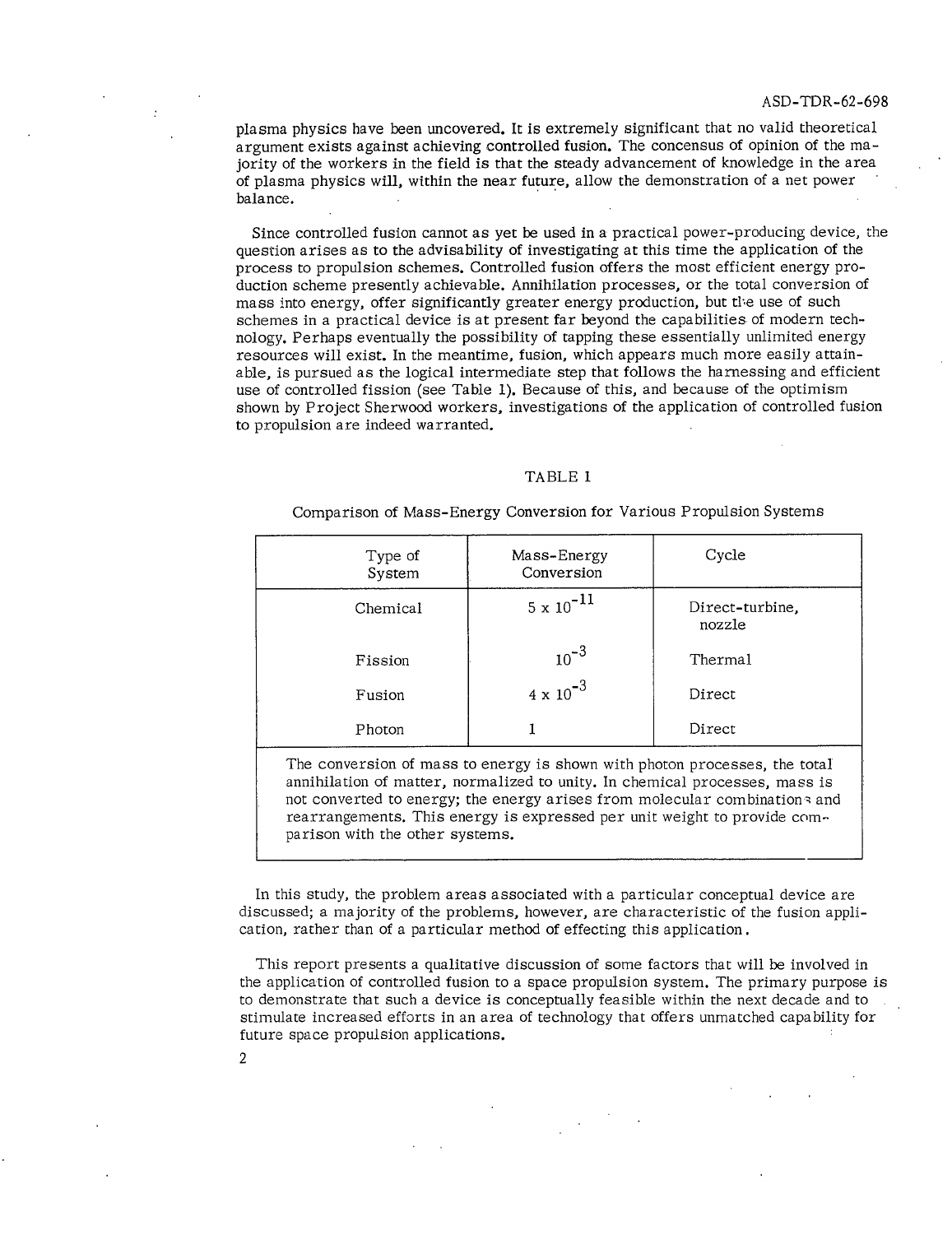#### APPLICATIONS OF

# CONTROLLED THERMONUCLEAR REACTION TO SPACE PROPULSION

The pursuit of applied research on a new or advanced propulsion concept must logically be based upon two criteria. First, the basic research and supporting analytical studies must demonstrate that the propulsion concept is both feasible and potentially competitive with contemporary schemes. Secondly, the advantages of this concept over those presently available or in development must be shown. Comparisons on the bases of thrust-to-weight ratio, payload fraction, specific impulse (I<sub>SD</sub>), operating lifetime, fuel consumption, and

secondary power and auxiliary system requirements show CFP to be highly competitive with, and in most cases definitely superior to, other contemporary propulsion devices.

The various propulsion systems presently existing or planned embrace a wide spectrum of thrust and specific impulse values (see Table 2). Since each propulsion system is best

#### TABLE 2

| Type of System                 | Thrust<br>(pounds) | Specific Impulse<br>(seconds) |
|--------------------------------|--------------------|-------------------------------|
| Chemical                       | $> 10^6$           | < 400                         |
| Nuclear                        | $> 10^5$           | < 1000                        |
| Electric                       |                    |                               |
| Thermal arc jet                | < 100              | < 2000                        |
| Ion                            | 10<br>$\lt$        | $4000 - 10^{4}$               |
| MHD (magnetohydro-<br>dynamic) | < 100              | $2000 \div 10^{4}$            |
| Controlled Fusion              | < 1000             | $-10^5$<br>Variable           |

Operating Parameters of Various Propulsion Systems

suited for operation in a particular regime, providing any reasonable common denominator for comparison of the potential of several propulsion devices in the performance of various missions is extremely difficult. The chemical rocket, with its extremely high thrust, finds its primary application in the earth-to-orbit, or launch, phase of space travel. For space exploration or other high **A** V missions, however, the low specific impulse of a chemical rocket would necessitate monstrous vehicles (with the majority of the weight consisting of fuel) and almost negligible payload fractions. For missions of this type, then, a high specific-impulse device is required. The nuclear heat-transfer rocket offers a factor of two or more increase in specific impulse over the maximum obtainable with a chemical engine. While of interest for Moon and other intermediate specific impulse missions, this specific impulse is still too low for the high  $\Delta V$  missions. The nuclear-electric system provides the first true space propulsion system. While the thrust levels, and consequently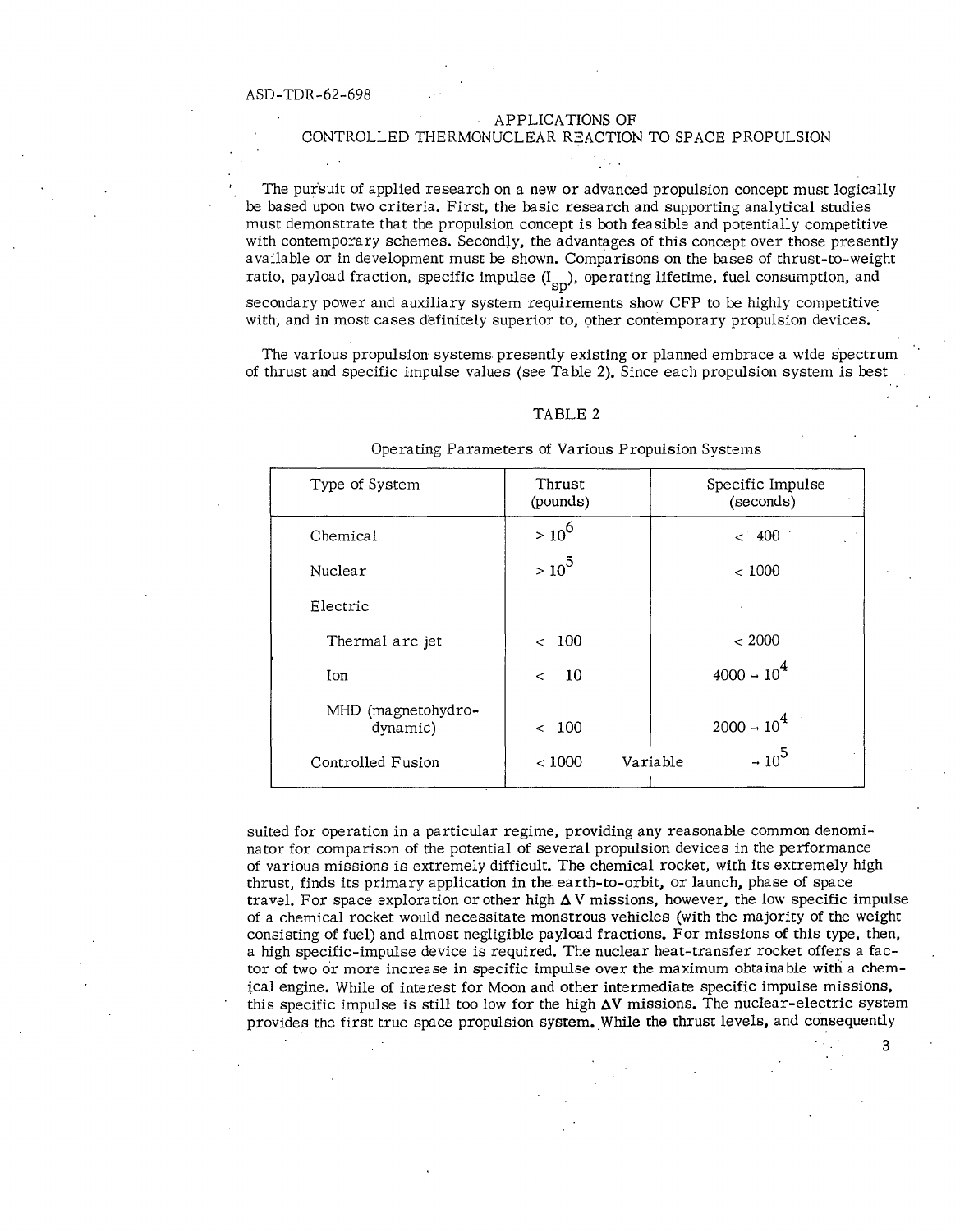the thrust-to-weight ratios, of these systems are order of magnitudes below those suitable for earth launch, they are ideally adapted for high **6V** space missions. The electric propulsion devices trade thrust for mission time; these low thrust engines require long periods to complete a given mission. This "persuasive push," as it is so aptly called, provides the most effective space propulsion device presently available. However, even these systems have limitations, with the limits on reactor fuel inventory as the most important for longtime missions. When the very high  $\Delta V$  requirements (transfer of heavy payloads for long distances in minimum time, for example, or maneuvering large vehicles in the performance of rendezvous, docking, and inspection) are considered, even higher specific impulses and power levels are required. In this regime, the fusion propulsion scheme, as the logical follow-on to the nuclear-electric system, is most effective. Controlled fusion propulsion (CFP) couples a specific impulse, which is variable over all values that might conceivably be used for any mission in this solar system, with thrust levels many times higher than the maximum envisioned for nuclear-electric systems. With increased power densities, thrust-to-weight ratios approaching unity are not unrealistic.

For purposes of illustration, a comparison of all these propulsion systems might be effected on the general basis of "mission energy," the total energy increment necessary for mission accomplishment. This rather arbitrary quantity is a function of the total weight of the vehicle and the total velocity increment required.

The power-to-weight ratio is given by:

$$
\frac{P}{W} \left( \frac{power}{weight} \right) = \frac{1}{2} g I_{sp} \frac{T}{W} \left( \frac{thrust}{weight} \right). \tag{1}
$$

The power-to-weight ratio is plotted in Figure 2 as a function of mission energy for various propulsion systems. The curves show that a low-thrust propulsion system of large minimum weight is severely penalized for low energy missions. For missions that require higher energies, this disadvantage soon vanishes and the relative efficiencies of the system become apparent.

The power-to-weight ratio curves are plotted without coordinates. The points of intersection of the various curves will shift with variations in the parameters of the individual systems; the curves merely indicate general trends.

The ultimate usefulness of any propulsion system is measured in terms of its suitability for performing various missions. Obviously, the variable thrust and specific impulse available from a fusion engine will render a vehicle that is powered by this device highly versatile in its applications. Controlled fusion propulsion would be particularly well suited for interplanetary missions and for deep space penetration and/or loiter of large payloads; these might conceivably be any vehicles from inhabited space laboratories to large weapon systems. See Figure 3.

Logistics support is also an area for which thermonuclear propulsion appears particularly well adapted. The specific impulse and thrust of this system are ideally suited for orbit-toorbit transfer of extremely large supply vehicles.

In-space fusion propulsion will provide an extremely flexible space maneuvering capability. The thermonuclear propulsion system has the potential of fulfilling the propulsion demands of all those missions requiring high  $\Delta V$ 's, high payload fractions, large payloads, and moderate reaction and mission times. Studies and calculations of applications of the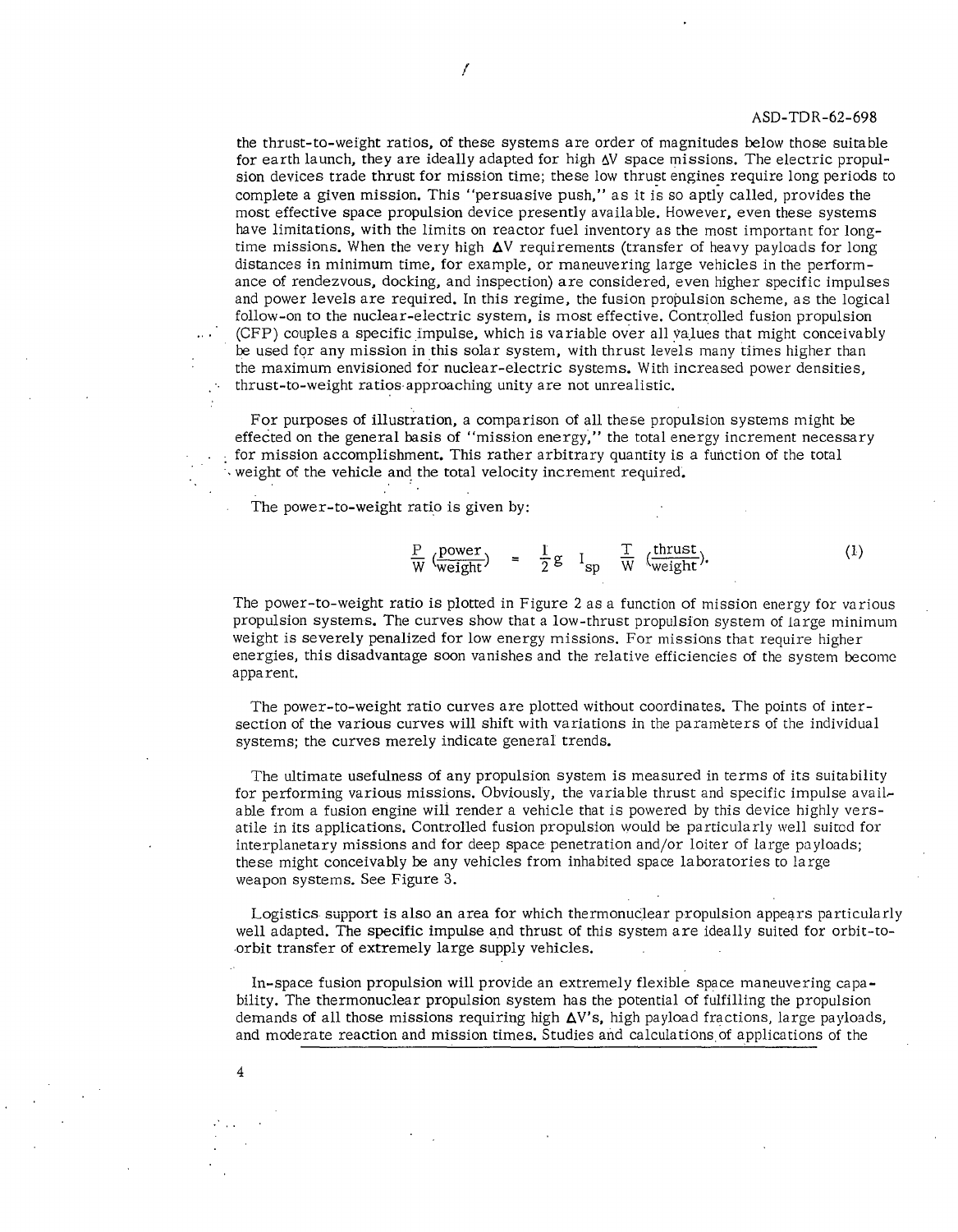reaction for space propulsion indicate its attractiveness; until the concept is developed such studies can only indicate the potential payoff.

The general characteristics and capabilities of a fusion propulsion system have been described above. The following discussion details the major requirements and applied research areas.



Figure **Z.** Comparison of Mission Capabilities for Various Propulsion Systems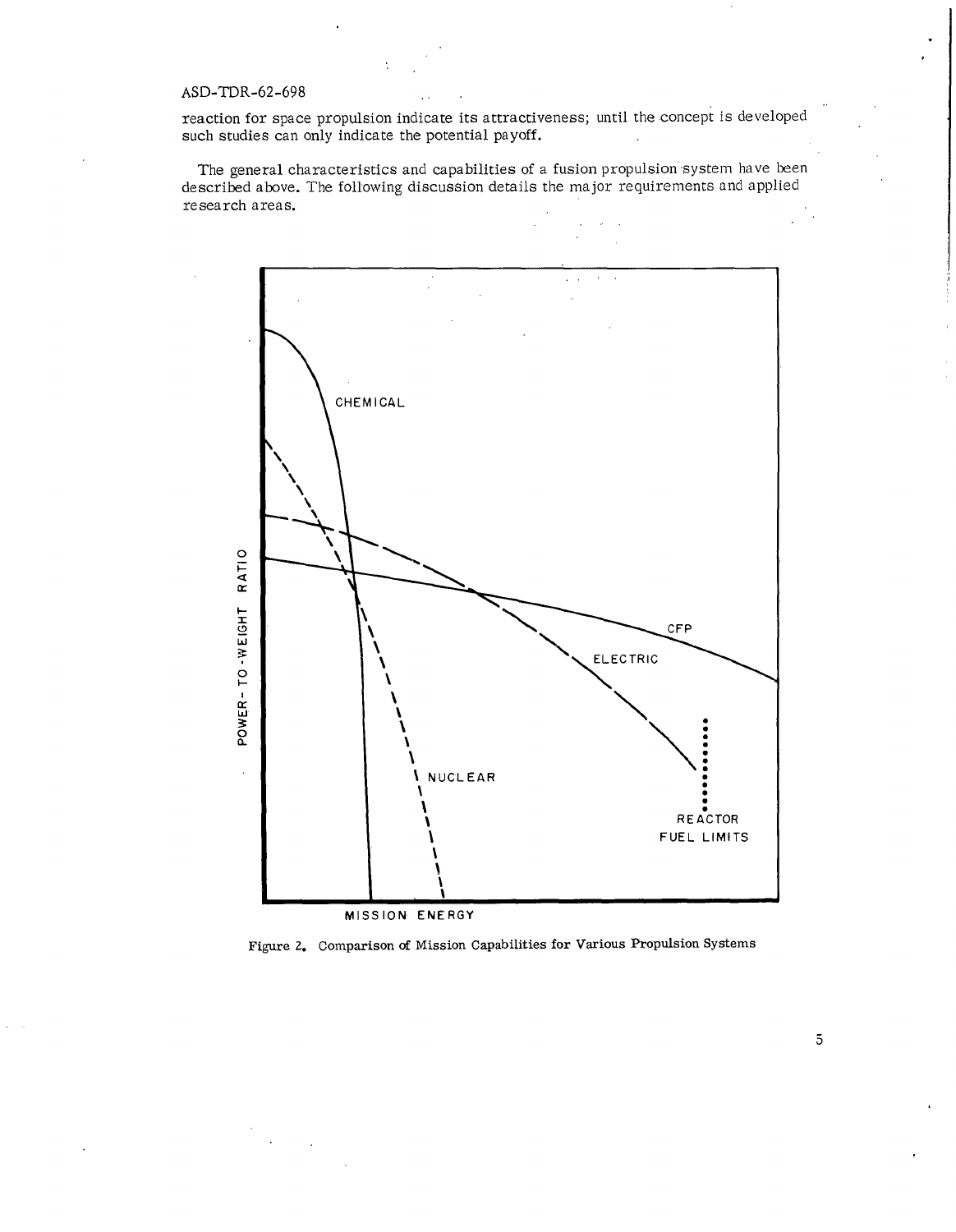

Figure 3. Comparison of Electric and CFP Systems for a Typical Mission (Round Trip to Mars)

# SUPERCONDUCTIVITY AND ITS APPLICATION TO FUSION

The potential for production of extremely large amounts of energy is inherent in the fusion process; this potential, in the past, has been considered inapplicable to any extraterrestrial device. A plasma must be contained by magnetic fields and must operate at extremely high temperatures in order for fusion reactions to occur. Conventional electromagnets require enormous amounts of electrical power and coolant. Magnetic fields of the order of  $10^5$  gauss, generated by conventional means, require many megawatts of

 $\ddot{\phantom{a}}$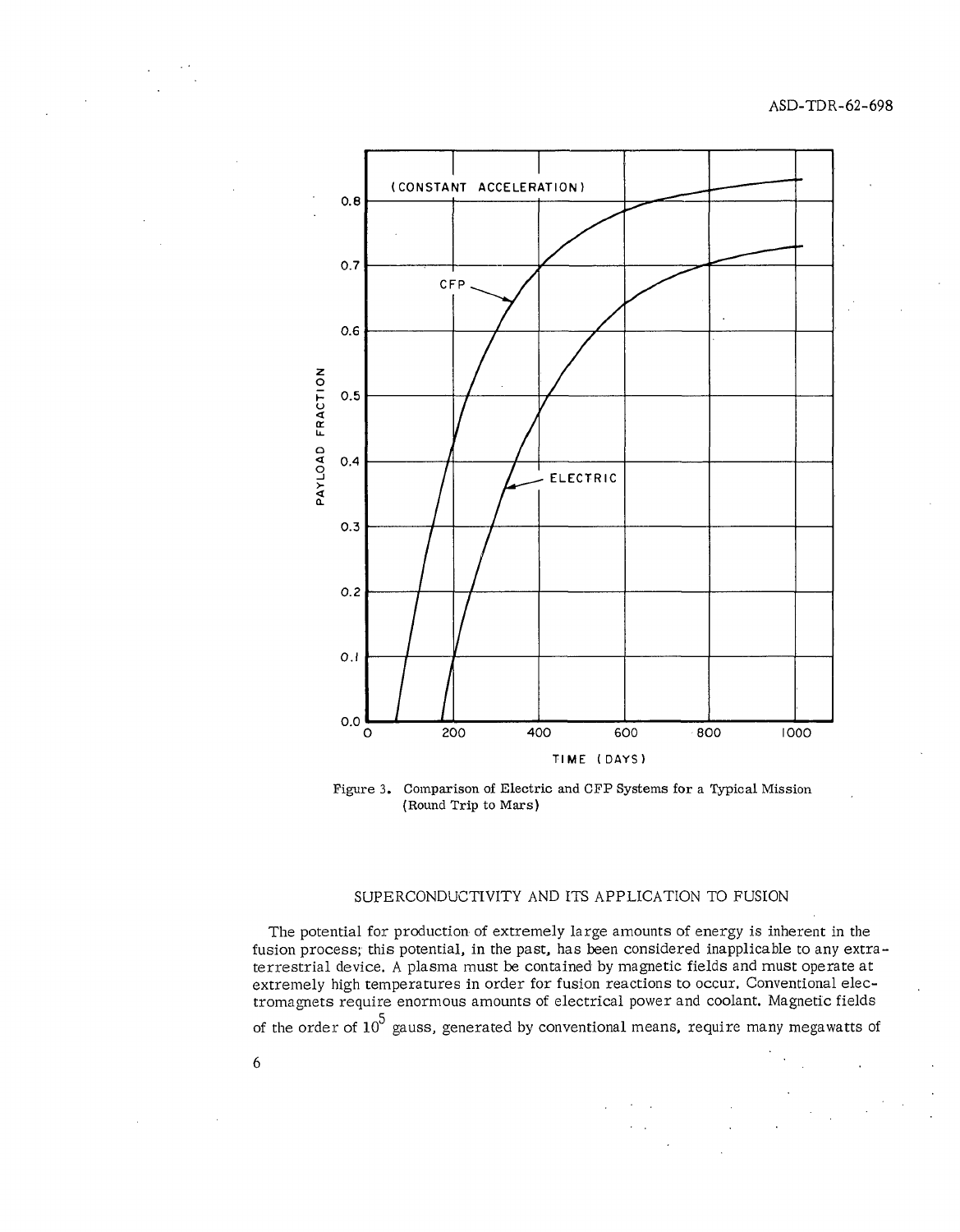electrical power and megawatt cooling systems. The weight of the associated electrical equipment and cooling system is so large that even if fusion were easily achievable, usable devices for space application would have been completely impractical.

The high power requirements and resistance (joule) heating might be completely eliminated if the phenomenon of superconductivity were used in the generation of magnetic fields. A superconductor has, for all practical purposes, zero resistance below its transition temperature (the critical temperature). Although superconductivity has been known since **1911,** its applications have been limited. Researchers discovered early that the phenomenon is destroyed when the superconductor is placed in a large magnetic field. The critical magnetic field (Bc) is that field strength which first destroys superconductivity; Bc is a characteristic of each material. Prior to February 1961, the highest critical fields obtainable were less than a few thousand gauss.

In early 1961, development of superconducting alloys and intermetallic compounds (e.g.,  $Nb<sub>3</sub>Sn$ ,  $V<sub>3</sub>Ga$ , NbZr, and MoTc) made possible the use of superconductors in magnetic

fields of up to several hundred kilogauss. The relationship between critical field and critical temperature is shown in Figure 4. Although a superconductor can produce a magnetic field of this magnitude without quenching itself, the attainment of such field strengths in a usable geometry is quite difficult.  $Nb<sub>3</sub>Sn$ , for example, is extremely brittle; however,



Figure 4. Relationship of Critical Field and Critical Temperature for Various Superconductors  $(R \rightarrow 0)$ , where R = electrical resistance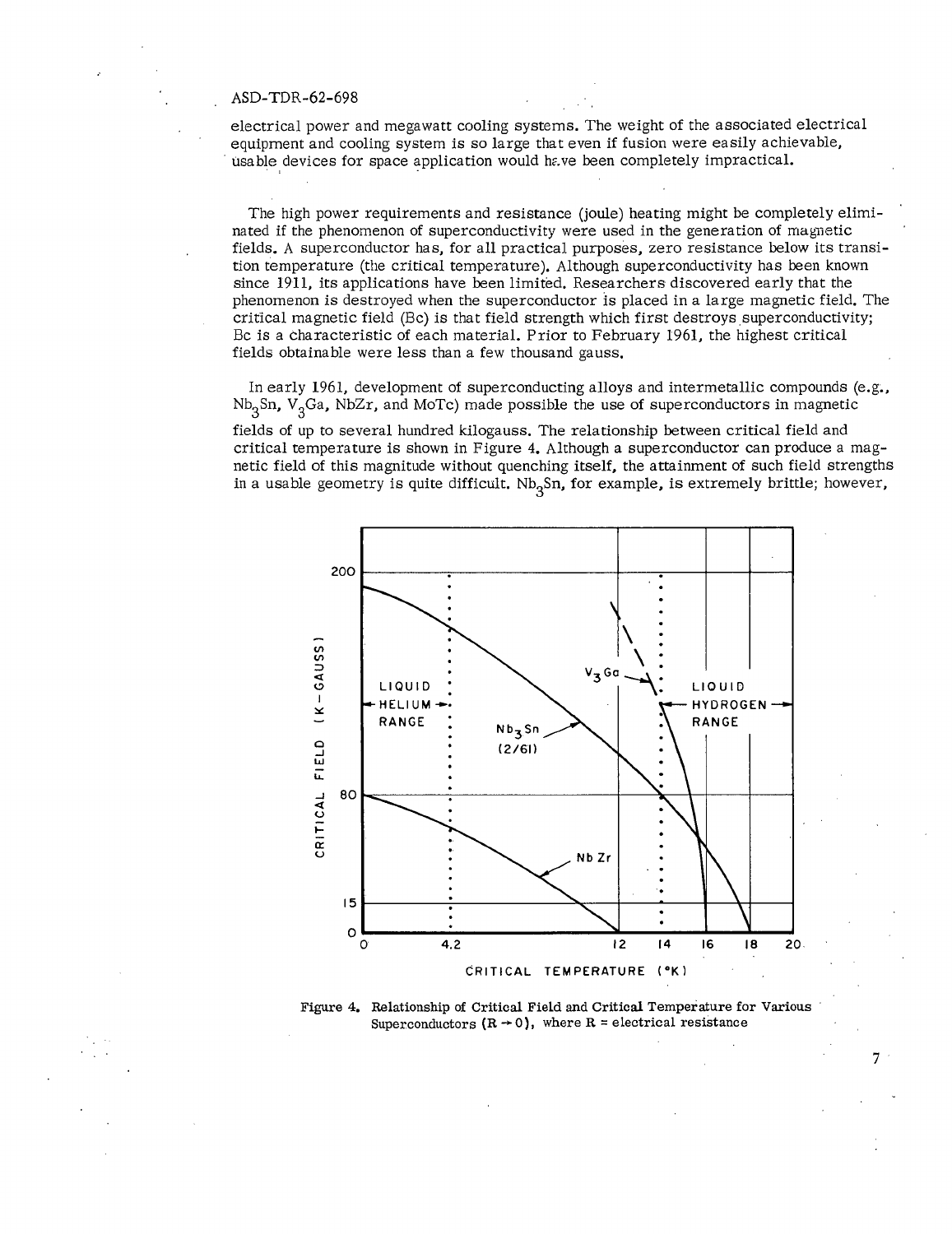the winding of a small coil of this material has recently been accomplished. NbZr is ductile and easily wound into a coil; unfortunately, its critical field is less than 100,000 gauss, and commercially prepared coils generally yield less than 60,000 gauss. MoTc also has a critical field below 100,000 gauss. A later development,  $V<sub>3</sub>Ga$ , appears to offer a Bc

approaching 500,000 gauss. This material is also extremely brittle. The possibility for eventual development of large high-field superconducting coils, however, is most promising.

In operation, a perpetual current would be initiated in the coils while the propulsion device is still earthbound. No further power would be required to maintain the current and induced magnetic field of the coil. However, a cryogenic cooling system that requires large amounts of electrical power for operation would be needed for space operation. In spite of this power requirement, significant overall savings in power would be realized.

#### CHARACTERISTICS OF A CONTROLLED FUSION THRUSTOR

Engineering analyses have been performed in attempts to define the operational characteristics of a typical controlled fusion thrustor. Physics studies must be undertaken in five diversified areas, which are discussed in the succeeding paragraphs.

#### FUSION

A controlled thermonuclear reaction, exhibiting a net gain of energy, is possible in principle and could serve as a source of useful power. If thermonuclear reactions are to produce enough power to be self-sustaining, they will occur in a plasma having a temperature and density that is above some minimum value. Once the ions of the plasma have been confined in a suitable manner, the coulomb barrier between particles (like-charged particle repulsion) must be surmounted before thermonuclear reactions take place. The two particles must be given enormous amounts of energy, equivalent to temperatures as high as billions of degrees, so that they may approach closely enough to coalesce and undergo a fusion reaction. The coulomb barrier is proportional to the product of the participating ion charges. In view of this and because the radiation losses afflicting a fusion reaction are effectively proportional to the cube of the atomic number of the isotopes, only the isotopes of hydrogen and helium may undergo thermonuclear reactions at ion temperatures that may hopefully be obtained.

The thermonuclear reactions that are generally considered to be of interest are given in the following equations:

| $D^2$ |    |                | $heta^3$                              | 0 <sup>n</sup> | 3.27 Mev* | (2)              |
|-------|----|----------------|---------------------------------------|----------------|-----------|------------------|
| $D^2$ |    |                | ಸಾರಿ                                  |                | 4.03 Mev  | (3)              |
| $D^2$ |    | $\mathbb{F}^3$ | $n$ He <sup><math>\alpha</math></sup> | 1 <sup>n</sup> | 17.6 Mev  | $\left(4\right)$ |
| $D^2$ | ۳F | He )           | nHe                                   | $1^{H^*}$      | 18.3 Mev  | (5)              |

\*Mev $\approx$  million electron volts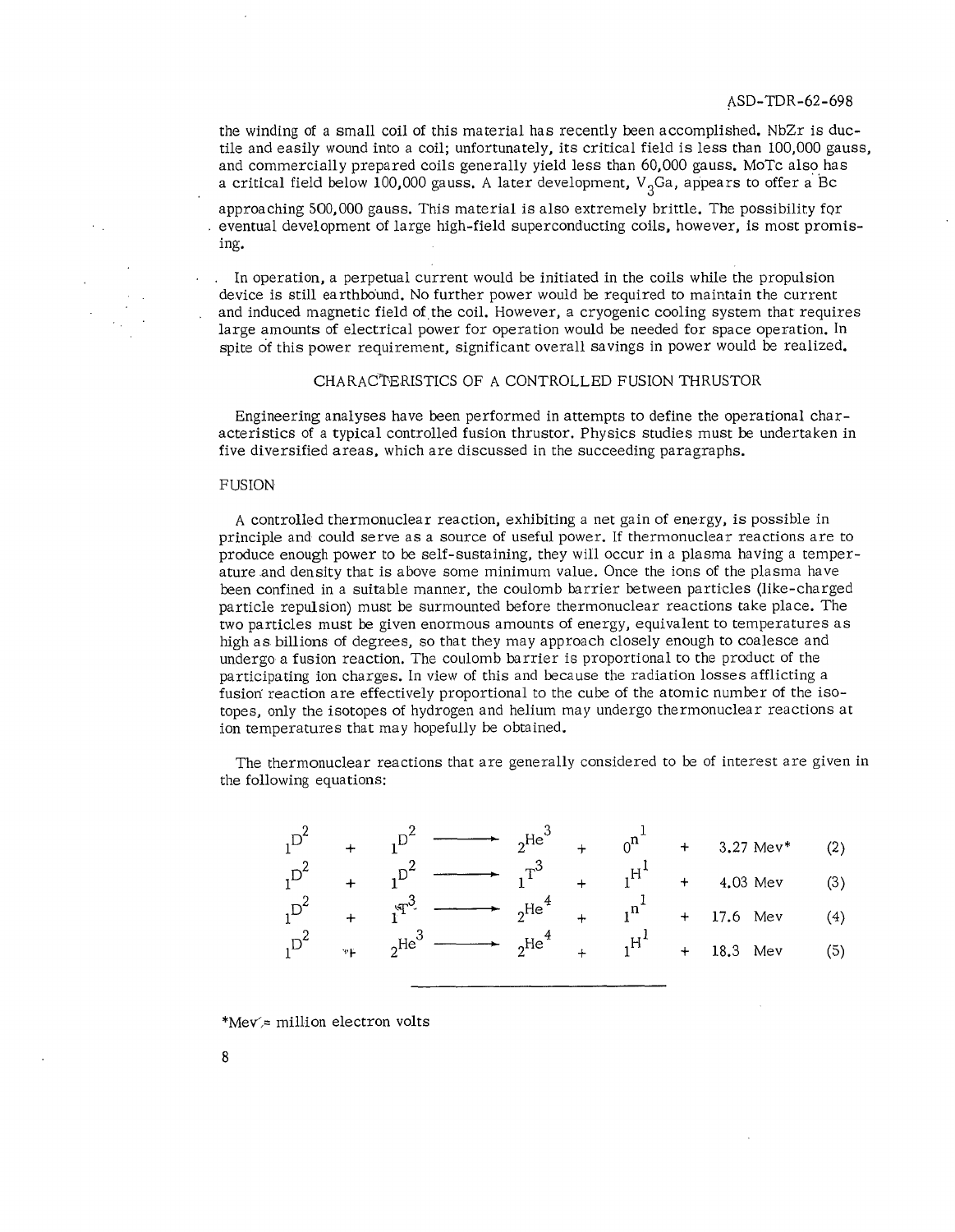The energy term in these reaction equations is the release of nuclear energy that is manifested in the kinetic energy of the reaction products. This nuclear energy is the difference between the binding energies of the two original nuclei and the binding energy of the resuitant nucleus.

A propulsion system of reasonable size that uses ordinary hydrogen as fuel cannot maintain a favorable power balance. Any isotopes that have a mass larger than that of helium- $3$ or atomic number  $(Z)$  greater than two cannot be used because of the catastrophic bremsstrahlung losses that occur. The minimum operating temperature (corresponding to the average particle energy) is  $\sim$  36 kev\* for the  $\sim$ -D reaction,  $\sim$  4 kev for D-T, and  $\sim$  80 key for the D-He<sup>3</sup> reaction, where 1 key is equivalent to 1.16  $\times$  10<sup>7</sup> degrees Kelvin. In Equations (2) and (4), most of the fusion energy is released in the form of neutrons. Neutrons and other uncharged particles are not retained by a magnetic field; their energies are immediately lost from the plasma. If a reaction in which the energy is released as charged particles is used, this power loss could be minimized. This neutron production assumes major importance in the design of a controlled fusion thrustor for use in space. Neutron heating of the' superconducting coils and of the cryogenic refrigerants will result in a sizable heat load.

The deuterium-helium-3 reaction can be used to produce only charged particles. The reaction temperature that is required to make this system attractive (the temperature required to give Maxwellian distribution cross sections high enough for a feasible device) approaches **100** key. At this energy, however, the D-T and the D-D reactions also have significant cross sections (see Figure 5). Consequently D-D and D-T reactions cannot be avoided in a fully fueled D-He<sup>3</sup> system. At a temperature of 100 kev, approximately 5 percent of the fusion energy in a D-He<sup>3</sup> system is discharged as neutrons from D-D and D-T reactions. Even this low percentage, however, corresponds to an extremely high neutron flux.

The optimum operating temperature of a thermonuclear device is determined primarily on the basis of cross sections (Figure 5), particle density, power density, and structural limitations. However, other considerations may necessitate operation at temperatures that are off-optimum (e.g., a temperature desirable on a cross section basis may lead to an increased occurrence of undesired reactions, as in the preceding illustration). In addition, the optimum operating temperature might be so high as to be unrealizable in a practical system.

The D-He $3$  reaction would seem to be the most promising for a space propulsion system, since it produces such a large fraction of its energy in charged particles. Indeed, this reaction may be the only one suitable for space applications.

\*key = thousand electron volts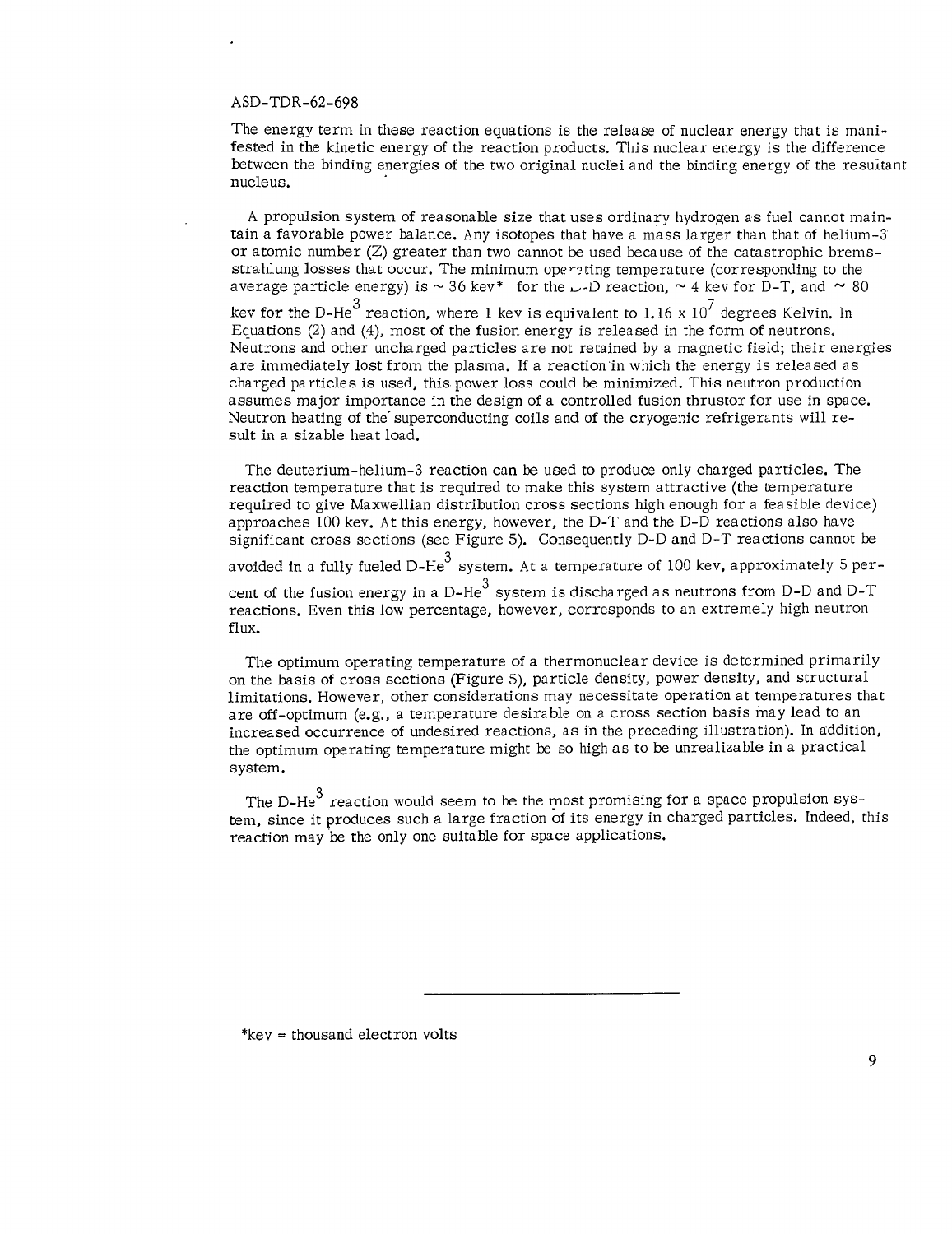

Figure 6. Proposed Scheme for Exhaust Beam Thermalization

 $10$ 

 $\ddot{\phantom{a}}$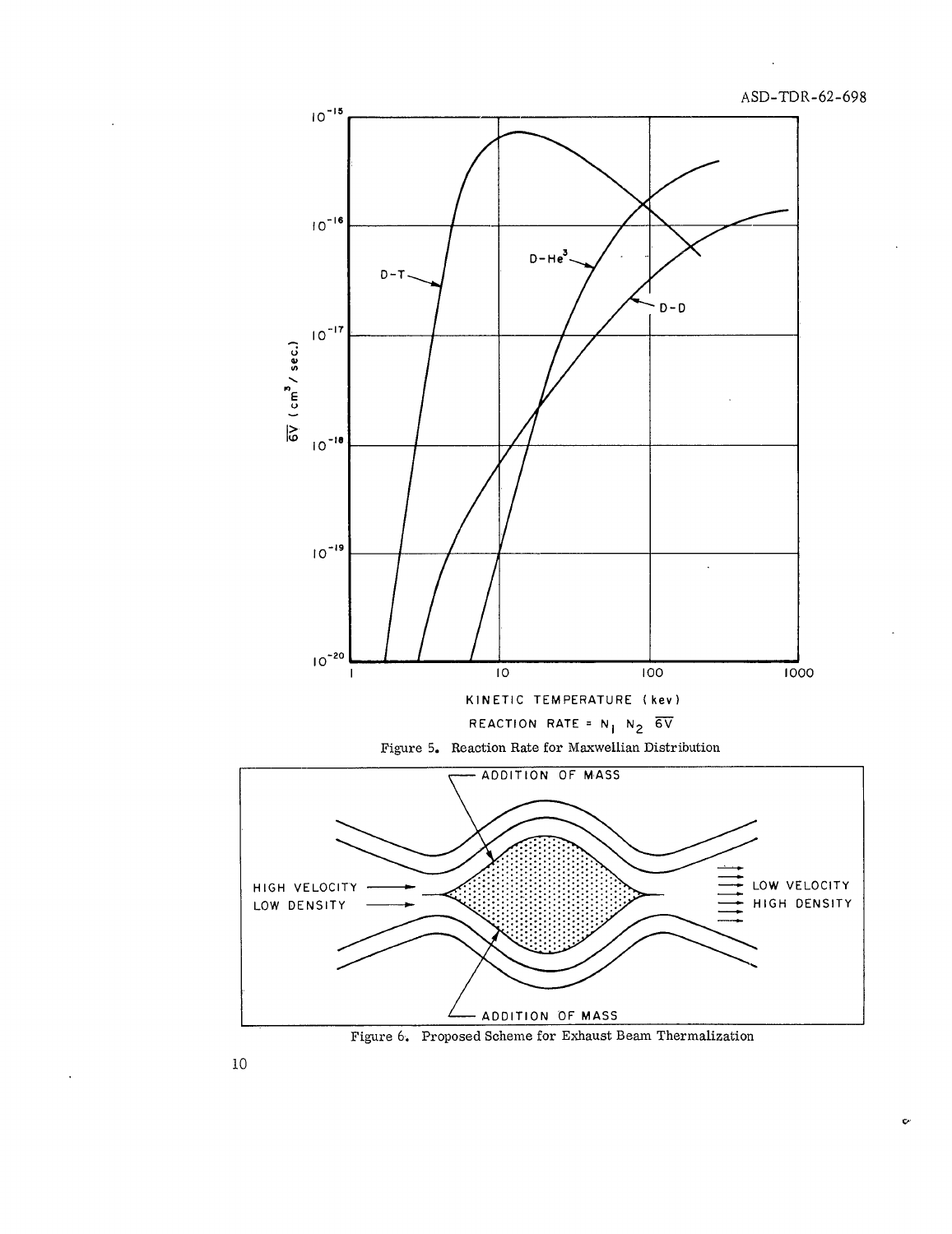## CONTAINMENT GEOMETRY

The confinement of a plasma, which satisfies certain minimum conditions (e.g., suitable energy, density, and volume) for a sufficient time, presents the major problem in the attainment of controlled fusion. Given this confinement researchers generally feel that the other problems that are associated with the reaction system (production and heating of the plasma, etc.) will be solvable. Because of the extremely high energies involved, a physical containing chamber cannot be used. Some method of electric or magnetic containment is the logical alternative. Earnshaw's theorem, together with other qualitative arguments, rules out confinement by electric fields. Consequently, the approach of the Sherwood Program has been to develop a number of suitable magnetic containers. The most familiar are the pinch, Stellarator, mirror, cusp, and variations thereof (see Figure 1). For propulsion applications of thermonuclear processes, the magnetic mirror geometry appears the most attractive. In this system, the confining longitudinal magnetic field is applied by means of a solenoid. The field strength is not uniform but is greater at the ends; a "potential well" is thus formed in the central region, with the mirrors reflecting charged particles back into the region of weaker field. Since the mirrors inhibit the escape of the particles in this way, a small difference in the magnitude of the mirror fields will allow nearly total leakage through one of the mirrors. This method suggests a simplified approach to the problem of achieving directed thrust.

The major drawbacks of the magnetic bottle are: large (cyclotron) radiation losses, injection problems, high operating temperatures, and the presence of certain instabilities. These instabilities may be partially alleviated by recourse to various "hybrid" configurations. A combination of the basic mirror with the cusp geometry, as proposed by loffe of the USSR, appears promising (see Reference 3 of the Bibliography).

#### INJECTION

The "feeding" of fuel into a magnetic mirror geometry is an especially difficult problem, since a magnetic field configuration which demonstrates good containment properties for charged particles is automatically a good reflector of such particles. Thus some special means of injecting the fuel into the mirror must be found. Once inside, the particles must be trapped long enough for fusion reactions to occur. Liouville's theorem requires that ions of fixed charge to mass ratio injected into a conservative field must eventually escape from that field unless acted upon by an external force. The obvious methods of circumventing this restriction are through injection of neutrals with subsequent ionization within the mirror or through dissociation of molecular ions within the chamber. Two approaches to the trapping problem are immediately apparent: (1) an extremely "hot" (energetic) plasma may be injected into the fusion chamber and then trapped inside or (2) low energy particles may be injected and the plasma "heated" by some means (e.g., magnetic compression) within the chamber. For various reasons, the former appears much more attractive for a space propulsion system. Certain schemes based on this approach have been used in the various Sherwood fusion machines.

The ignition temperature is the minimum operating temperature at which a thermonuclear reaction will become self-sustaining; i.e., the thermonuclear energy deposited in the system just exceeds the energy dissipated through various loss mechanisms. One of the major sources of energy loss is bremsstrahlung ("braking" radiation). Bremsstrahlung, which is radiated in a continuous energy spectrum, is caused by the coulomb accelerations of charged particles within the thermonuclear plasma. The rate of bremsstrahlung radiation is proportional to the square of the atomic number of the plasma ions. Since any impurity ions in the system will have an atomic number higher than that of the fuel, bremsstrahlung will increase markedly as the impurity concentration increases.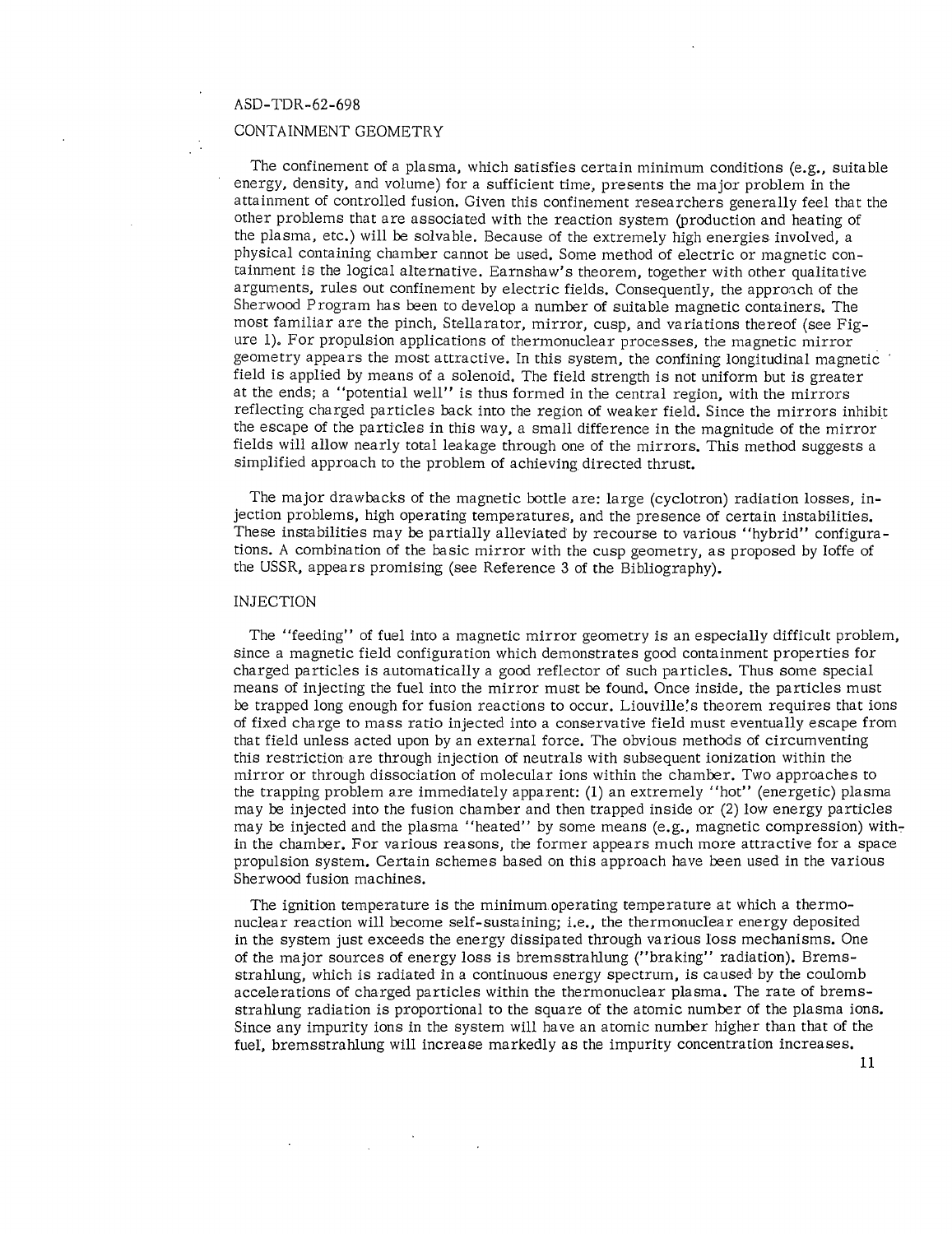The impurity level must, therefore, be kept extremely low. The temperature at which the thermonuclear energy deposition just exceeds the bremsstrahlung losses is called the "ideal" ignition temperature.

In addition to the loss of energy as bremsstrahlung, cyclotron radiation becomes a significant source of loss when the plasma temperature approaches the ideal ignition temperature. Cyclotron radiation is emitted by charged particles undergoing acceleration in spiraling around the flux lines of the externally applied magnetic field. The particles spiral at definite "gyromagnetic" frequencies. The radial acceleration of these gyrating particles is accompanied by the emission of cyclotron radiation.

Bremsstrahlung is emitted in the X-ray and ultraviolet regions of the electromagnetic spectrum, while cyclotron radiation is mainly in the infrared and microwave regions. There is no way to retain the bremsstrahlung energy in the fusion chamber by reflection or absorption; however, a highly reflective material on the walls of the reaction chamber will reflect cyclotron radiation. The general feeling is that the energy will be partially reabsorbed if the radiation can be passed through the plasma many times by reflection. In addition to the electromagnetic radiation, thermonuclear reactions released high energy neutrons. These neutrons are not confined by the magnetic field and their kinetic energy is, therefore, lost to the system. The actual ignition of a self-sustained thermonuclear reaction, therefore, occurs when the thermonuclear energy retained in the system just exceeds the energy dissipated by all of the previously mentioned processes. A self-contained device, such as a fusion-propelled space vehicle, will require additional energy for purposes of injection of fuel and refrigeration of superconducting coils. The removal of this energy from the thermonuclear plasma by a magnetohydrodynamic (MHD) type device will have the effect of increasing the minimum ignition temperature.

#### EXHAUST THERMALIZATION

The charged particles that leak through the end of a magnetic mirror possess extremely high velocities. If a reasonable reaction temperature is assumed, the average particle

velocity within the chamber is of the order of **106** meters per second. If a Maxwellian distribution of velocities (or energies) is assumed, the highest energy particles will have velocities far in excess of this figure. From scattering considerations, the lower energy ions would be expected to provide the majority of the leakage from the system. However, the electrical potentials established because of preferential electron leakage will increase the energy of the escaping particles. On the average, then, the energy of the escaping particles will be greater than the average particle energy within the chamber. The ex-

haust velocities will correspond to specific impulses of greater than 10<sup>5</sup> seconds. These specific impulses are unnecessarily high for any missions within this solar system. Reducing the average velocity and  $I_{\text{sp}}$  to some value that is an "optimum" for the particular

mission would be desirable. This reduction may be accomplished in several ways. For example, the generation of auxiliary electrical power by some MHD method decreases the average particle velocity as desired, but unfortunately also decreases thrust. The most promising concept thus far proposed is a "thermalizer" as shown in Figure 6. This is a chamber in which the energetic exhaust particles would mix with low energy fuel and become thermalized to any desired velocity, depending upon chamber density, temperature, etc. This procedure offers the obvious advantage of variable thrust and I<sub>sp</sub>;

however, it requires increasing the mass flow rate by a factor which is the square of that by which the thrust is increased.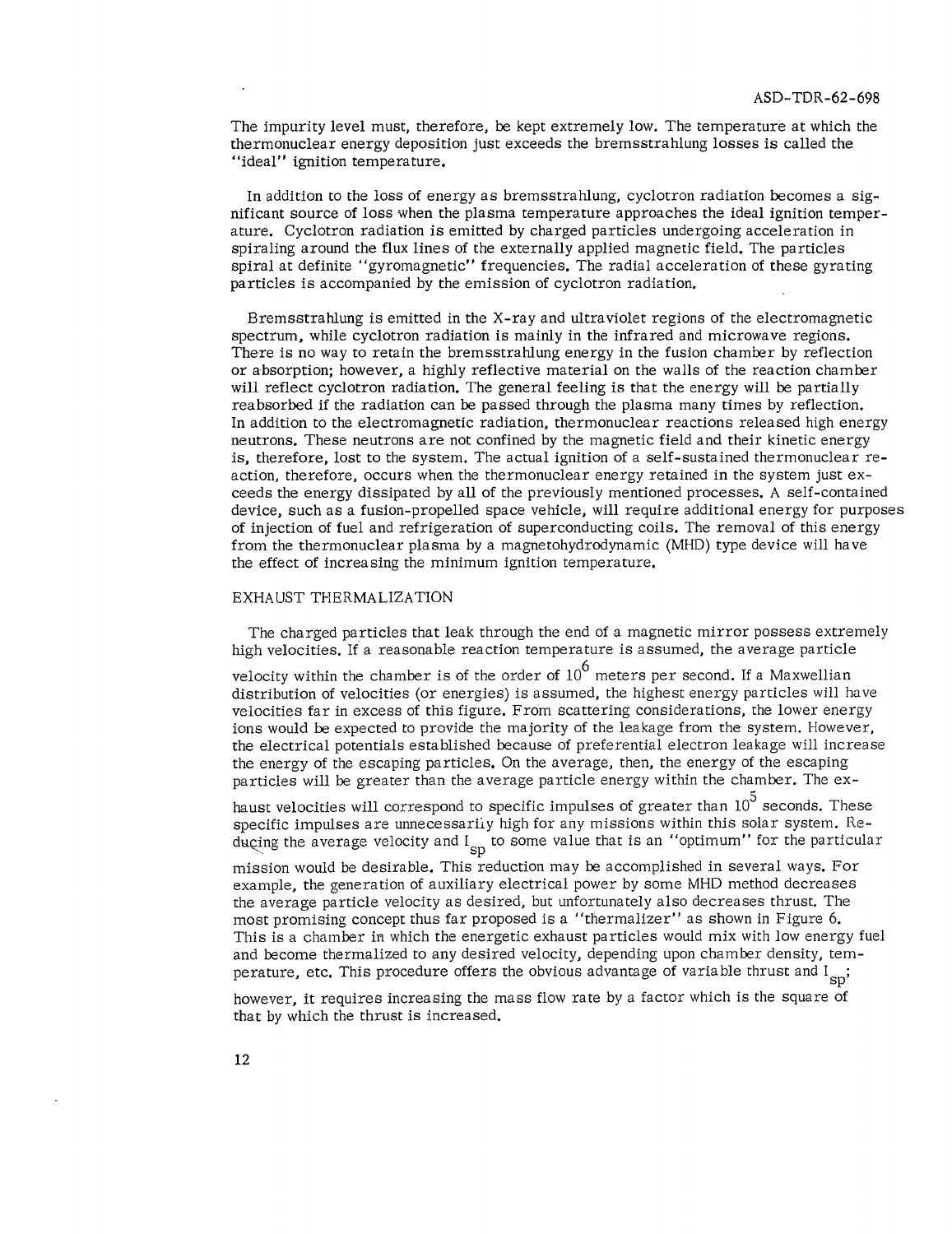The low energy plasma presents a containment problem during the thermalization process. As in the fusion chamber itself, containment requires the design of a suitable magnetic field. The major goal is the attainment of suitable mixing of the two gases to achieve efficient transfer of energy and subsequent exhaust-beam thermalization. Electronion interactions will play the major role in this mixing. The design of a suitable nozzle must also be considered. This design is required if directed thrust is to be obtained from the reaction products that leave the thermalization chamber. The particles escaping from the thermalizer will possess some velocity distribution. This spread in exhaust velocities can be related directly to an efficiency factor. A good velocity profile (limited spread in velocity distribution) will be required. Since exhaust temperatures are extremely high, a material nozzle will be impossible. The magnetic field at the rear of the thermalizer chamber must be shaped so that it serves as a nozzle.

## ANALYSIS OF LOADS AND SELECTION OF MATERIALS

The major portion of the total weight of a controlled thermonuclear propulsion system appears to consist-of structural materials that are necessary to support the cryogenic coils and auxiliary equipment. The initial step in determining the magnitude of these weights lies in a complete and detailed analysis of the loads that are placed on the structural members while they are in the operating environment. The primary loads are those of stress, heat, and nuclear radiation.

The currents that provide the high containment magnetic fields in a mirror geometry will produce between the superconducting coils attractive forces that tend to collapse the entire system. The coils must consequently be separated by support structures that can

withstand compressive loads of the order of  $10^5$  pounds per square inch or greater. In addition, the individual coils will experience radial stresses and must be supported by some hoop structure. Several materials appear feasible for these applications. Maintaining the coil supports as well as the coils at cryogenic temperatures may be necessary. This should not significantly increase the structural problems since a number of materials possess tensile strengths that increase with decreasing temperature. The heat shielding problems will, however, be increased.

The primary thermodynamic problems to be considered are: (1) heating of the superconducting magnetic coils by thermal heat leakage and nuclear radiation, (2) cryogenic refrigeration for removing this heat, (3) recovery of useful power from the waste heat resulting from the attenuation of bremsstrahlung, neutron, and unreflected cyclotron radiation, and (4) rejection of waste heat to space through thermal radiators. These considerations are further complicated by the necessity of minimizing weight while maximizing reliability and operational lifetime. The inner surface of the fusion chamber would be covered with some material that is a reflector of cyclotron radiation. The chamber would then be surrounded by a bremsstrahlung shield and a neutron shield.

Circulating a coolant through the shields, removing some of the heat, and using this heat in a thermal cycle for auxiliary power generation might be possible. Optimization of the heat removal and radiation temperatures would depend primarily upon the electrical system requirements. However, eliminating the thermal cycle entirely will undoubtedly

prove more advantageous. If the D-He<sup>3</sup> reaction in which only a small percent of the energy is given off as neutrons is used, this energy might be allowed to escape from the system entirely. Minimum neutron shielding would then be provided, and the bremsstrahlung shield surrounding the fusion chamber would be allowed to radiate directly to space.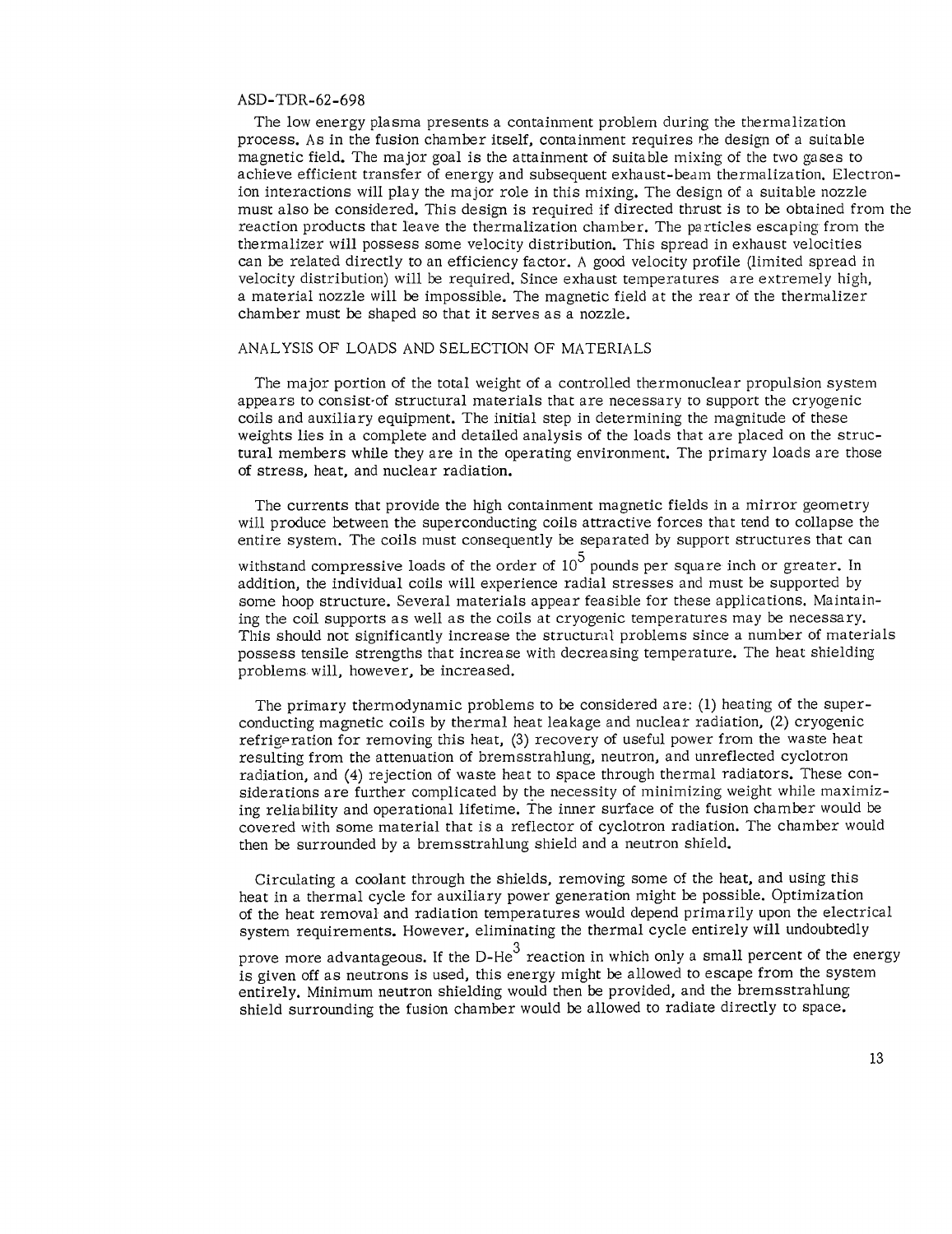The necessity of maintaining the magnetic coils at superconducting temperatures  $({\sim 5^{\circ} - 10^{\circ}K})$  requires that the coils be well insulated from high-temperature heat sources.

The entire vehicle will be subjected to a high neutron flux. If a neutron shield surrounds the reaction chamber, the flux levels will be lowered sufficiently so that structural materials will not be seriously affected. The neutron and secondary gamma loads may still be sufficiently high to deposit large amounts of heat in the cryogenics and to affect the superconducting properties of the coils. Neutron heating of the coils and support structures will undoubtedly result in a sizable penalty in the form of increased refrigerator weight and power requirements.

#### CONCLUSIONS

On the basis of energy-production efficiencies alone, a controlled fusion propulsion system will obviously possess definite advantages in the performance of high  $\Delta V$  missions. As mentioned previously, no valid theoretical argument exists against achieving controlled fusion. In addition, the analyses that have been performed to date by the **USAF,** NASA, and various industrial organizations indicate that no insoluble engineering problems would be associated with adaptation of controlled fusion to the propulsion of a space vehicle. If such an application is to be realized, however, a number of areas of technology require intensive effort at this time. Primarily, we must determine whether the preliminary choice

of the D-He $3$  reaction is indeed the correct one. The most suitable approaches to the solutions of the problems of controlled fusion, especially such problems as containment, injection, trapping, burnout, etc., must be examined and analyzed for their applicability to a space propulsion device. Eventually, some detailed engineering analyses of the systemoriented problems of electrical power and refrigeration requirements, materials selection or development, etc., will have to be performed. An imaginative sketch of a possible design of a vehicle is shown in Figure 7.

If some effort in controlled fusion propulsion were initiated now, proof of concept feasibility and design of test-bed hardware could conceivably be accomplished within this decade. Productive years, so vital in this time of national need, may be irrecoverably lost in the transition from concept to usable device unless the groundwork for this development is laid immediately.

ماليا بدا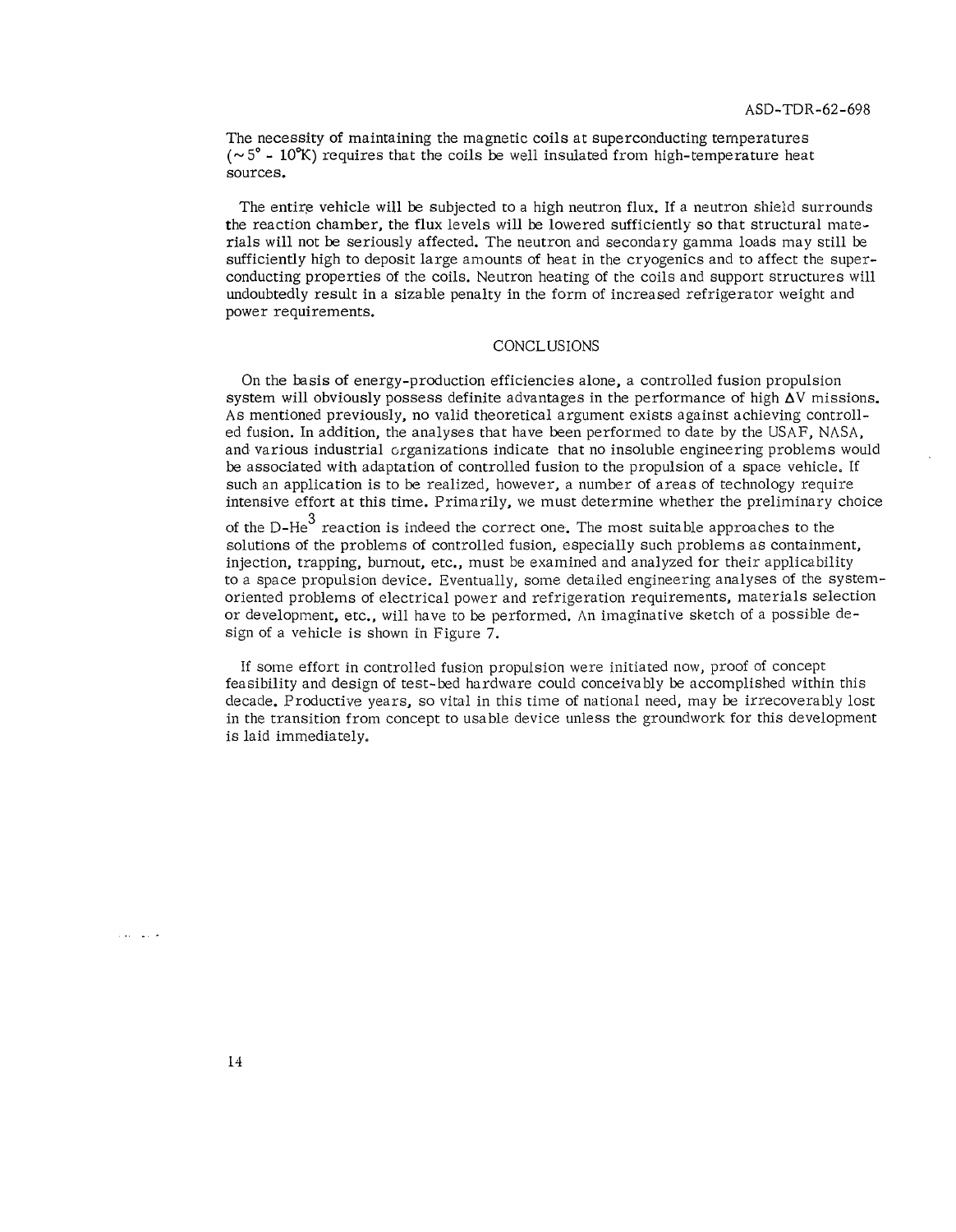

Figure **7.** A Possible Configuration of a Controlled Fusion Space Thrustor

 $\epsilon$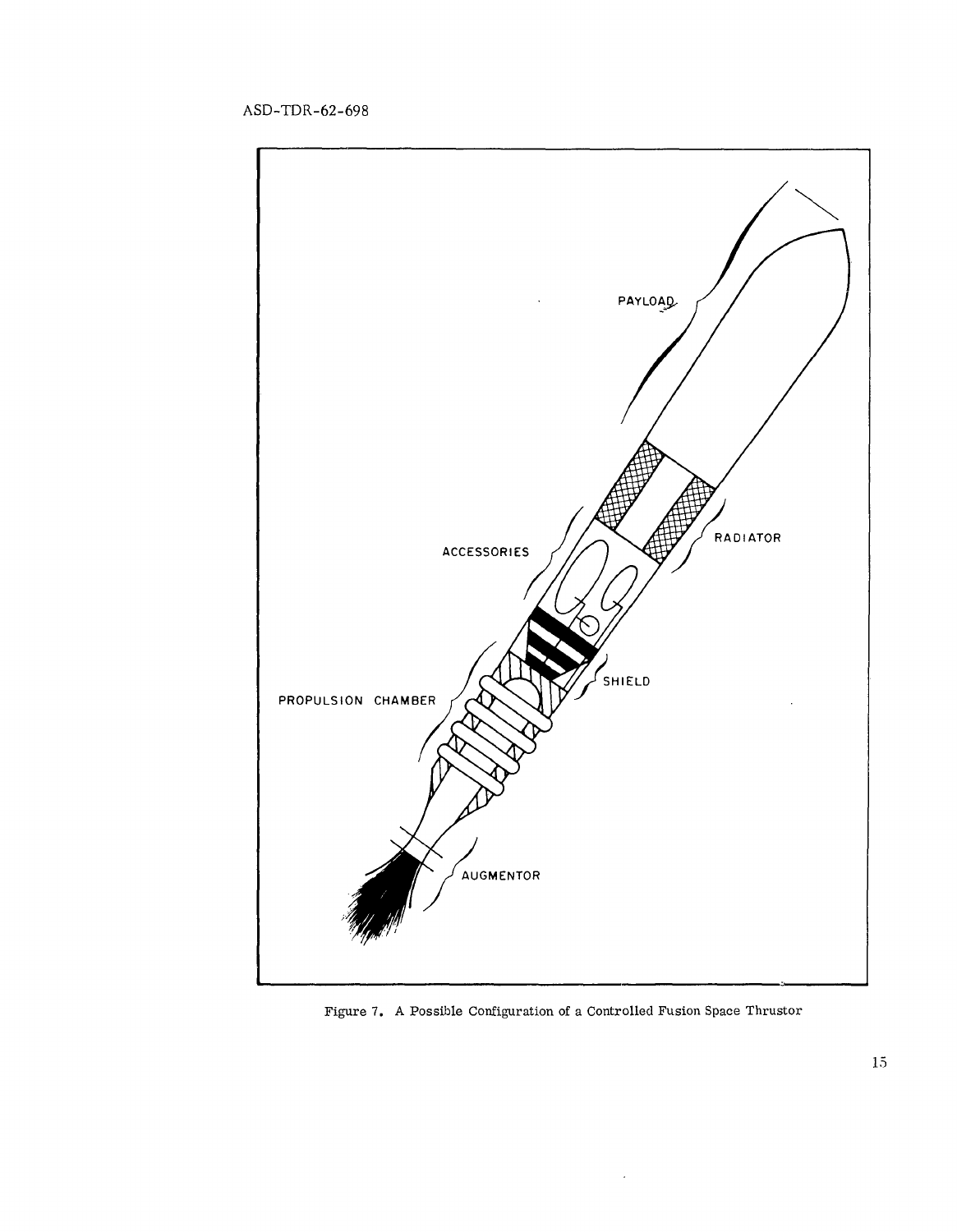#### t31131.1()(;RA **I) II** Y

- 1. Glasstone, S., and Loveberg, R. H., Controlled Thermonuclear Reactions, **1).** Van Nostrand Company, Inc., Princeton, New Jersey. 1960.
- 2. Rose, D. J., and Clarke, M. Jr., Plasmas and Controlled Fusion. MIT Press and John Wiley & Sons, Inc. 1961.
- 3. Composite Trip Report on the Conference on Plasma Physics and Controlled Nuclear Fusion Research at Salzburg, Austria, UCRL-6675-T. University of California Radiation Laboratories. September 1961.
- 4. "Controlled Fusion Devices," Proceedings of the Second United Nations International Conference on the Peaceful Uses of Atomic Energy, Vol 32, United Nations, Geneva, Switzerland. 1958.
- 5. (Unclassified Title) Controlled Thermonuclear Reactions for Space Applications, AN-488, Aerojet-General Nucleonics. January 1962. (CONFIDENTIAL report)
- 6. Cooper, Robert F., and Verga, Richard L., Mission Analysis for a Controlled Fusion Propulsion System, ASD Technical Documentary Report 62-696, Aeronautical Systems Division, Wright-Patterson Air Force Base, Ohio. April 1963.